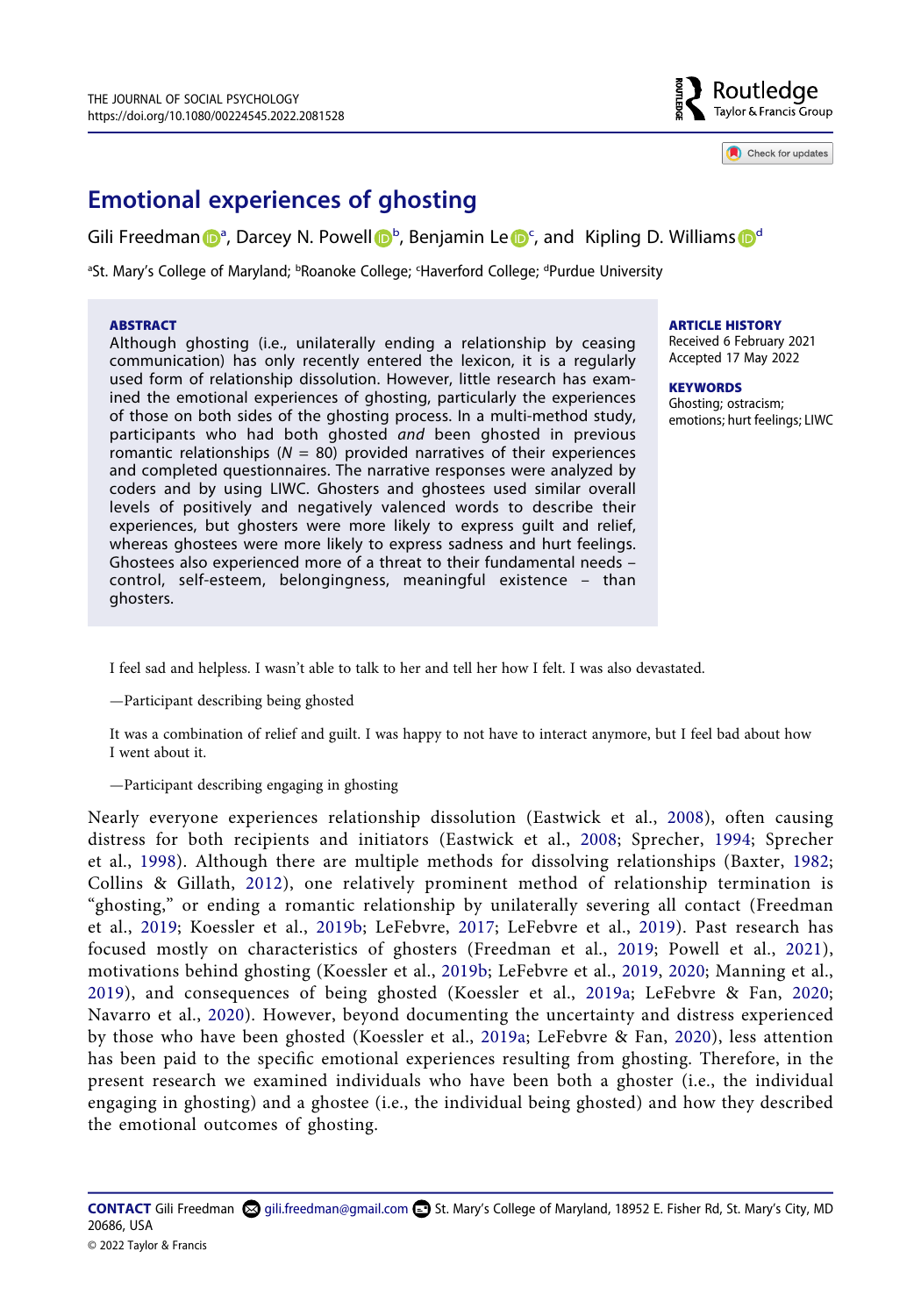#### **Romantic dissolution strategies**

<span id="page-1-15"></span>There are many approaches initiators can take to dissolve a relationship and these strategies vary in their directness (Baxter, [1982;](#page-16-1) Collins & Gillath, [2012](#page-16-2); Wilmot et al., [1985](#page-19-2)). One indirect strategy is avoidance/withdrawal (i.e., avoiding contact with the partner; Baxter, [1982\)](#page-16-1). Compared to open confrontation strategies (e.g., verbal confrontation), avoidance/withdrawal tends to be perceived negatively by recipients and is associated with recipients experiencing more distress, such as anger and sadness, following the relationship dissolution (Collins & Gillath, [2012](#page-16-2)). An extreme version of avoidance/withdrawal is ghosting.

<span id="page-1-12"></span><span id="page-1-11"></span><span id="page-1-2"></span>Ghosting has been the topic of an abundance of media attention (Borgueta, [2016](#page-16-3); Roth, [2018;](#page-18-3) Safronova, [2015;](#page-18-4) Steinmetz, [2016](#page-19-3); Tannen, [2017\)](#page-19-4) and the focus of a growing number of studies (e.g., Freedman et al., [2019](#page-17-0); Koessler et al., [2019b,](#page-17-1) [2019a;](#page-17-5) LeFebvre, [2017;](#page-17-2) LeFebvre et al., [2019;](#page-17-3) Manning et al., [2019](#page-18-1); Navarro et al., [2020](#page-18-2); Pancani et al., [2021](#page-18-5); Powell et al., [2021;](#page-18-0) Timmermans et al., [2020](#page-19-5)). Previous research indicates that 20–25% of adults surveyed have engaged in ghosting or were themselves ghosted (Freedman et al., [2019\)](#page-17-0) and is the method of rejection more than one-third of the time on dating apps (Halversen et al., [2021](#page-17-7); De Wiele & Campbell, [2019\)](#page-16-4). Both of these statistics may be an underestimation of actual rates, as ghosting is viewed negatively (Freedman et al., [2019;](#page-17-0) LeFebvre, [2017](#page-17-2)).

#### <span id="page-1-5"></span>*Emotional experiences of relationship dissolution*

<span id="page-1-9"></span><span id="page-1-7"></span><span id="page-1-6"></span><span id="page-1-0"></span>Emotions play a functional role in relationships (English et al., [2013](#page-17-8)) and change over time following ongoing interactions and fluctuations in interdependence. As relationships progress and become more interdependent, partners' reliance on one another for fulfillment of relational needs and goals increases (Drigotas & Rusbult, [1992](#page-16-5)), and as described by the Emotions-in-Relationships Model (Berscheid, [1983](#page-16-6)), emotions are experienced when action sequences related to relational goals are facilitated or disrupted (Le & Agnew, [2001](#page-17-9)). Thus, the emotions partners experience over time change as a function of the quality of the interactions within their relationships as well as their shifting appraisals, goals, needs, and expectations. These emotions experienced and expressed by partners, in turn, impact subsequent relationship dynamics. For example, expressing emotions in relationships is beneficial (Cameron & Overall, [2018](#page-16-7)) and suppression can undermine relationship quality (Girme et al., [2021](#page-17-10)). In addition, experiencing hurt can facilitate relationship repair, whereas anger can cause further relational damage (Lemay et al., [2012\)](#page-17-11). Similarly, emotions signal a downturn in relationship quality that may occur prior to a breakup and are experienced in the aftermath of relationship dissolution as relational need fulfillment is disrupted.

<span id="page-1-14"></span><span id="page-1-13"></span><span id="page-1-10"></span><span id="page-1-8"></span><span id="page-1-4"></span><span id="page-1-3"></span><span id="page-1-1"></span>Most prior research on the emotional experiences of relationship dissolution has not differentially examined emotional reactions based on the dissolution strategy. However, the research does indicate that the emotions experienced following a breakup tend to change across time: distress is highest when the breakup occurs and lessens over time (Eastwick et al., [2008;](#page-16-0) Field et al., [2009;](#page-17-12) Sprecher et al., [1998](#page-19-1)). Prior research on specific emotional reactions to relationship dissolution, though, has been mixed. On the one hand, some studies have found that initiator status was not associated with sadness or anger (Sbarra, [2006\)](#page-18-6), distress (Eastwick et al., [2008](#page-16-0); Tashiro & Frazier, [2003\)](#page-19-6), emotional recovery (Sbarra & Emery, [2005\)](#page-18-7), or growth (Tashiro & Frazier, [2003\)](#page-19-6). However, other studies have demonstrated differences with recipients experiencing more distress than initiators (Boelen & Reijntjes, [2009;](#page-16-8) Davis et al., [2003;](#page-16-9) Field et al., [2009](#page-17-12); Koessler et al., [2019a](#page-17-5); Perilloux & Buss, [2008](#page-18-8)), especially when the breakup was unexpected (Boelen & Reijntjes, [2009](#page-16-8); Field et al., [2009\)](#page-17-12). Beyond distress, recipients experience more anger, confusion, and jealousy than initiators, who feel more happiness and guilt (Davis et al., [2003](#page-16-9); Perilloux & Buss, [2008](#page-18-8)). Yet, Kansky and Allen ([2018\)](#page-17-13) found that initiators' peers reported that the initiators experienced more internalizing symptoms (e.g., anxiety and depression) than recipients. Finally, individuals whose relationships ended mutually experienced fewer negative and more positive emotions (Sprecher, [1994\)](#page-19-0).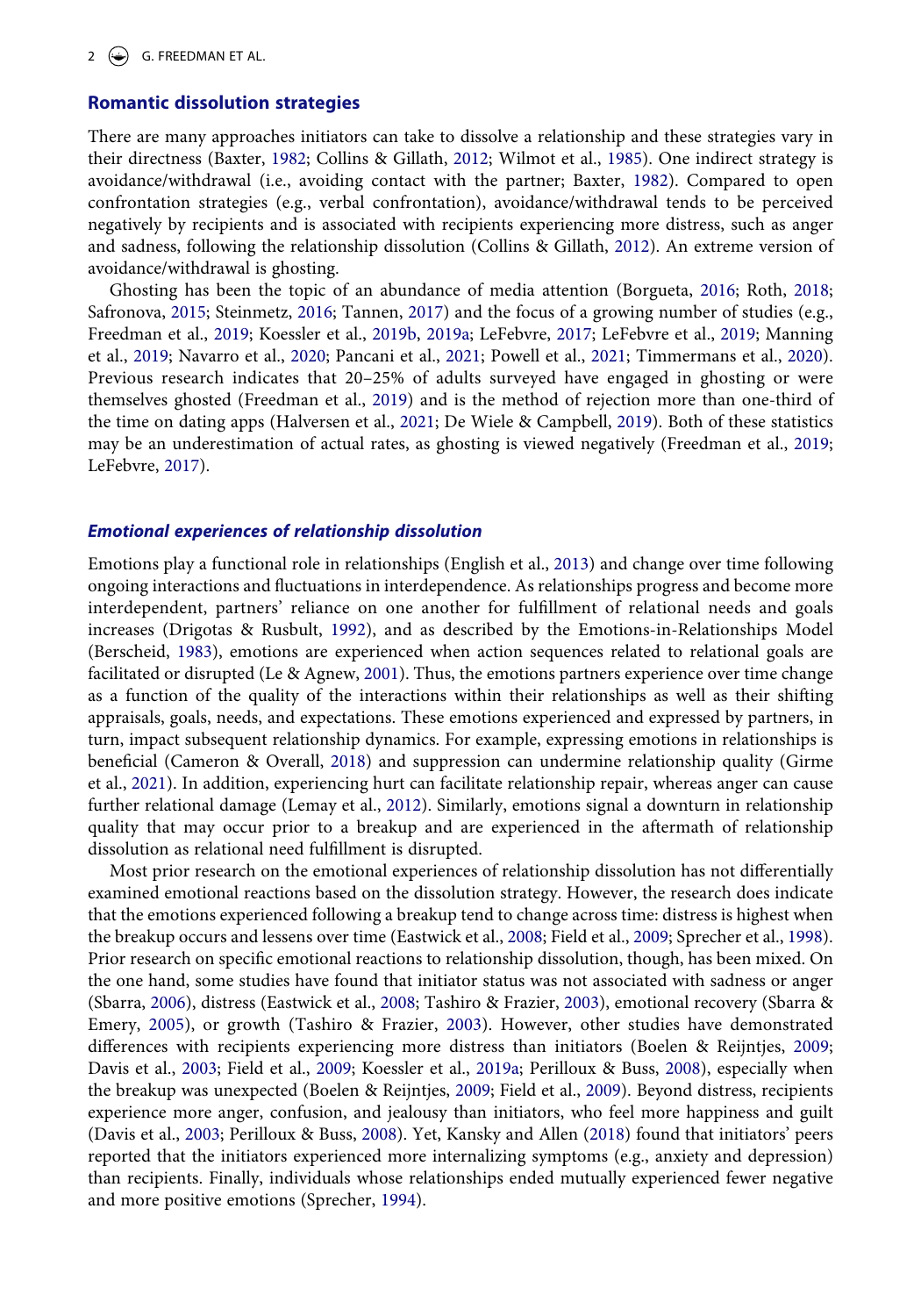<span id="page-2-7"></span>Thus, it is unclear whether initiators experience different emotions than recipients following a breakup. It is evident, though, that experiencing a breakup (i.e., being socially rejected) can impact the recipient's mental health (Kendler et al., [2003](#page-17-14); Mirsu-Paun & Oliver, [2017;](#page-18-9) Slavich et al., [2010](#page-18-10)). Preliminary research suggests that the type of breakup may matter (Collins & Gillath, [2012\)](#page-16-2): people on the receiving end of ghosting experience more distress than people who are rejected more directly (Koessler et al., [2019a](#page-17-5)).

#### *Emotional experiences of ghosting and ostracism*

Related to the current project's aims, a recent study found that young adults who had initiated a nonmarital relationship dissolution reported less distress and negative affect than recipients, and that initiators who dissolved the relationship directly (e.g., communicated their intentions) experienced more distress than those who dissolved the relationship by ghosting (Koessler et al., [2019a](#page-17-5)). Similar to the present study's methodology, Manning et al. [\(2019\)](#page-18-1) sampled a subset of individuals who had both ghosted and been ghosted. They found that individuals viewed their experience differently based on the role they were describing. That is, when interviewed about being ghosted, participants described ghosting in a negative light and as something that was not justified, whereas when the same participants described engaging in ghosting, they spoke about the practicality of using ghosting and how it was an easier method of ending a relationship (Manning et al., [2019](#page-18-1)). Thus, the present research extends prior work on emotions in ghosting (Koessler et al., [2019a;](#page-17-5) Timmermans et al., [2020](#page-19-5)) and perceptions of both roles (Manning et al., [2019](#page-18-1)) to better understand the overall emotional picture of ghosting.

<span id="page-2-10"></span><span id="page-2-6"></span><span id="page-2-4"></span><span id="page-2-2"></span><span id="page-2-1"></span>A well-researched, related experience to ghosting is ostracism – being ignored and excluded. The recipients of ostracism experience emotions including hurt feelings (Feeney, [2004](#page-17-15); Leary et al., [1998](#page-17-16); Smart Richman & Leary, [2009](#page-18-11)), anger (Buckley et al., [2004](#page-16-10); Chow et al., [2008;](#page-16-11) Tang & Richardson, [2013\)](#page-19-7), and sadness (Buckley et al., [2004;](#page-16-10) Hawkley et al., [2011\)](#page-17-17). Additionally, when individuals are ostracized, four fundamental needs are threatened: belongingness, self-esteem, meaningful existence, and control (Hartgerink et al., [2015](#page-17-18); Williams, [2009\)](#page-19-8). Furthermore, ostracism causes distress not only for those who are on the receiving end, but also for those who initiate (Sommer et al., [2001;](#page-18-12) Zadro et al., [2016](#page-19-9)). For example, initiators of ostracism are more likely than recipients to experience guilt and remorse (Ciarocco et al., [2001](#page-16-12); Zadro & Gonsalkorale, [2014](#page-19-10)). As ghosting and ostracism both involve ignoring another person's request for inclusion, it is likely that they may lead to similar downstream consequences. Therefore, it is possible that ghostees experience negative emotions and a threat to their sense of belongingness, self-esteem, meaningful existence, and control, and that ghosters may experience similar emotional distress, such as hurt feelings, anger, sadness, and guilt and less of a threat to their fundamental needs.

#### <span id="page-2-3"></span>**The present research**

<span id="page-2-5"></span>The present research builds on prior work on avoidance/withdrawal (Collins & Gillath, [2012\)](#page-16-2) by considering a wider range of emotional consequences beyond distress, anger, and sadness. Furthermore, this research broadens the literature on ghosting and the emotional ramifications of using ghosting to terminate romantic relationships by examining the emotions experienced by individuals who have *both* ghosted and been ghosted. Prior research on ostracism has examined the experiences of targets and sources of ostracism (Gooley et al., [2015](#page-17-19); Nezlek et al., [2012](#page-18-13), [2015](#page-18-14); Williams et al., [2000](#page-19-11)), but less research has examined the experiences of individuals who have been on both sides of the rejection (however, see, Sommer et al., [2001](#page-18-12)). By directly comparing the experiences of individuals who have been on both sides of the ghosting experience, we are able to control for individual differences between ghosters and ghostees and gain a more nuanced understanding of the full process of ghosting.

<span id="page-2-9"></span><span id="page-2-8"></span><span id="page-2-0"></span>Participants reflected on the most recent time they engaged in ghosting and the most recent time they were ghosted in the context of romantic relationships. Recall paradigms are frequently used in social rejection research to induce feelings of rejection (e.g., Bernstein et al., [2008;](#page-16-13) Godwin et al., [2014;](#page-17-20)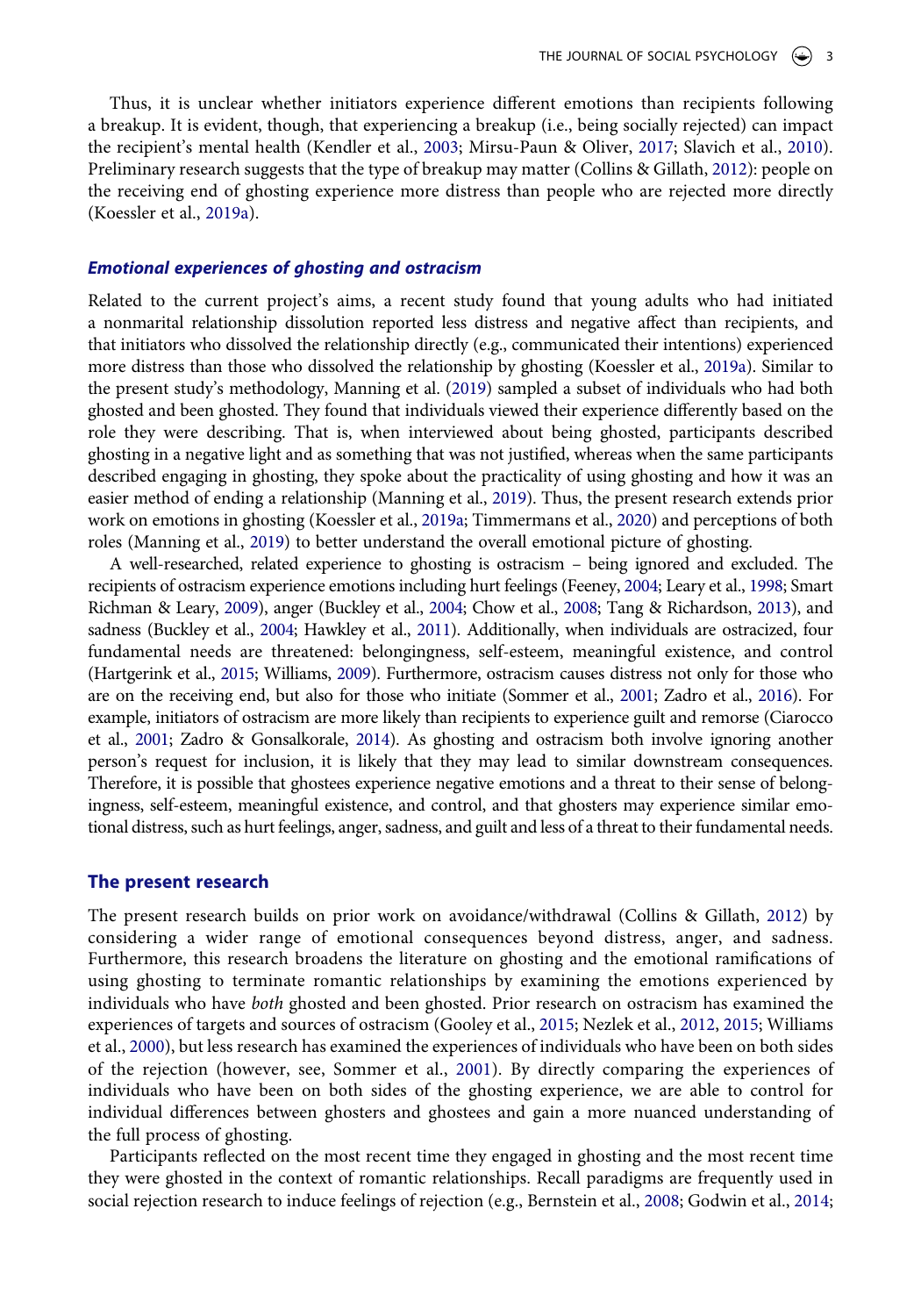# 4  $\left(\frac{1}{2}\right)$  G. FREEDMAN ET AL.

<span id="page-3-1"></span>Riva et al., [2011](#page-18-15); Yang et al., [2021\)](#page-19-12) and are a useful method for understanding the emotional effects of social rejection. The emotions experienced as a ghoster and ghostee were examined using three methods: quantitative self-reports of emotional experiences, a quantitative analysis of word count, and coding of responses for emotional content. The preregistered hypotheses that were tested and reported here are a subset of research questions from a larger preregistered study . Specifically, the present study tested two sets of preregistered hypotheses along with exploratory research questions. The first set of preregistered hypotheses was based on quantitative self-reports of emotion about the experiences of ghosting:

**H1**: After reflecting on being ghosted, compared to engaging in ghosting, participants will report being more frustrated, less proud, lonelier, sadder, and less happy.

**H2**: After reflecting on being ghosted, compared to engaging in ghosting, participants will report lower belongingness, lower self-esteem, less control, and reduced meaningful existence.

<span id="page-3-0"></span>The second set of preregistered hypotheses were based a quantitative analysis of word count in the narratives using the Linguistic Inquiry Word Count (LIWC; (Pennebaker et al., [2015](#page-18-16)):

**H3**: When reflecting on being ghosted, participants will use more negative emotion words than when reflecting on being a ghoster.

**H4**: When reflecting on emotions during ghosting and emotions now, ghostees will report more positive emotions now than when they were ghosted.<sup>[1](#page-15-0)</sup>

The main exploratory questions were based on the coding of responses for emotional content by two trained coders:

**Exploratory Question 1**: Are there differences in participants' usage of the coded emotions (i.e., happiness, relief, apathy, guilt, and hurt) between their reflections as a ghoster and a ghostee?

**Exploratory Question 2**: Are there changes in participants' usage of the coded emotions (i.e., happiness, relief, apathy, guilt, and hurt) between how they felt during the ghosting experience and how they feel now within their reflections as a ghoster and a ghostee?

# **Method**

# *Participants*

Participants were recruited from a sample of 863 individuals who had completed a previous survey on Prolific about ghosting in October of 2018. The second author's Institutional Review Board approved the research protocol and provided a waiver of consent for this study. In this prior study, 738 participants had heard of ghosting (85.5%); 74 were ghosters (8.6%), 171 were ghostees (19.8%), 151 were both ghosters and ghostees (17.5%), and 466 had neither ghosted nor been ghosted (54.0%), with one participant not responding to the question. Only those who indicated in the first survey that they had *both* ghosted and been ghosted by a romantic partner (i.e., a ghoster and a ghostee) and provided an ID number that allowed them to be contacted again (*n* = 143) were eligible to participate. The sample size for this follow-up study was also based on the number of participants who responded to the survey within seven days of it being posted on Prolific. The goal was to have approximately 100 participants in this study. Data were collected from November 30, 2018 to December 6, 2018. The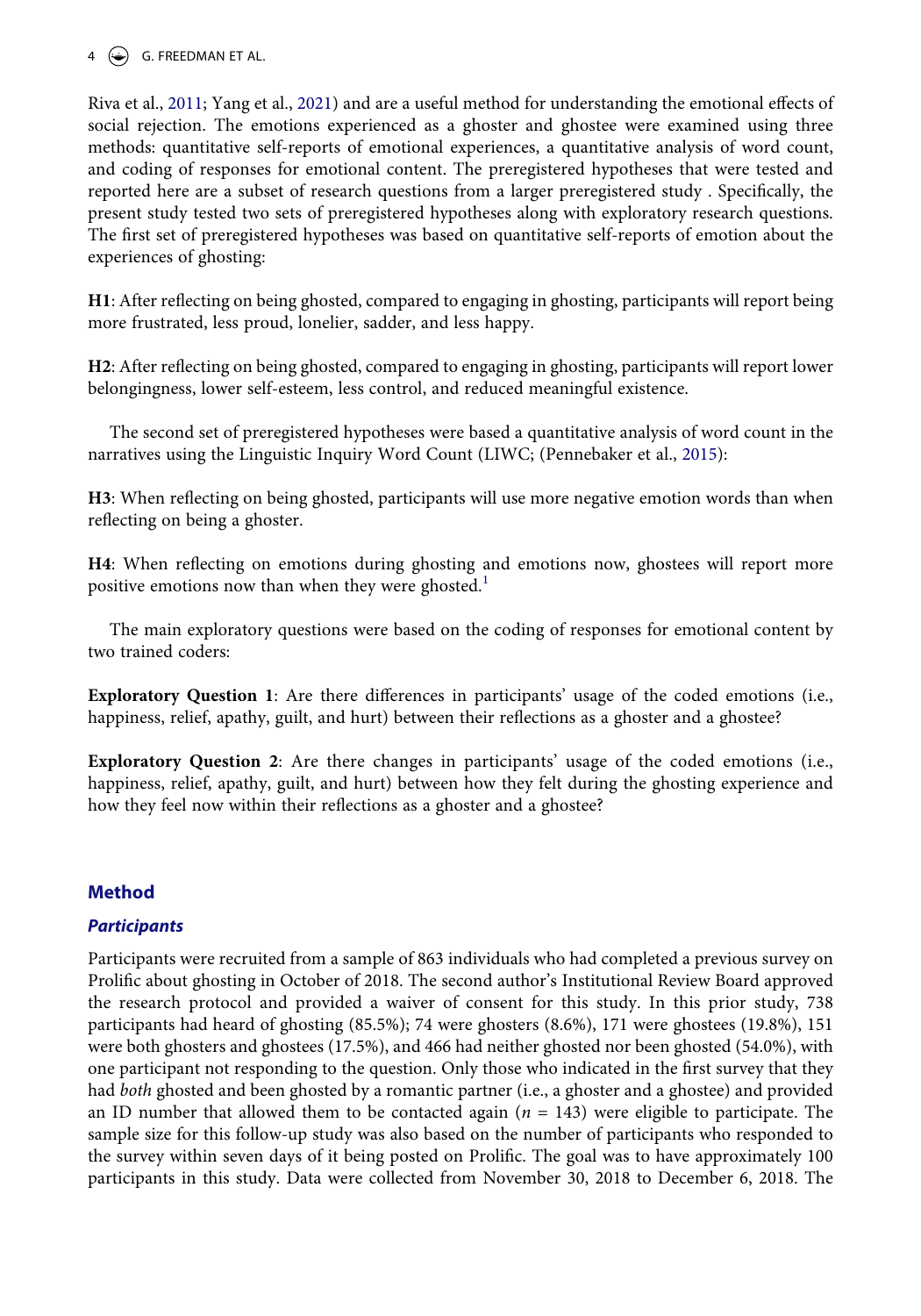desired sample size and the stopping rule were preregistered on OSF, and all data and materials are available on OSF. Of the 143 participants who were invited to participate this study, 102 began it, and 92 participants completed it.

Of the 92 who completed it, one participant was excluded for writing about friendship experiences, two participants were excluded for responding to the questions in a way that did not make sense (e.g., "nice deal" or "yes. very romantic" in response to "how did you feel"), and nine were excluded for not writing about both ghosting and being ghosted, leaving a final sample of 80 participants (38.8% men, 60% women, one did not indicate gender; *Mage* = 33.73 years, *SD* = 11.44; 10.0% African American, 8.8% Asian or Asian American, 5.0% Hispanic/Latinx, 1.3% Native American, 62.5% White, 8.8% Multiracial, 1.3% responded with another category, two did not provide race/ethnicity). Most of the sample (68.8%) indicated romantic interest in individuals of a different gender, 11.3% indicated romantic interest in same-gender individuals, and 18.8% of the sample indicated romantic interest in multiple genders. In terms of current relationship status, 31.3% of the participants were single, 10.0% were casually dating, 16.3% were seriously dating, 2.5% were engaged, and 38.8% were married or in a long-term committed relationship (one person did not respond).

Two coders coded responses for how long the participants had known the target of their ghosting (*κ* = .71): 2.5% just met, 11.3% had known each other for a week or less, 30.0% had known each other for a few weeks, 22.5% had known each other for a few months, 6.3% had known each other for less than a year but more than a few months, 27.5% had known each other for a year or more. For ghostee narratives, the same process was used to code for length of time (*κ* = .61): 5.2% had just met, 9.1% had known each other for a week or less, 24.7% had known each other for a few weeks, 24.7% had known each other for a few months, 11.7% had known each other for less than a year but more than a few months, 24.7% had known each other for a year or more (3 participants did not provide information that could be coded for type of relationship). A paired samples t-test on relationship length revealed no significant difference between ghosters ( $M = 2.97$ ,  $SD = 1.46$ ) and ghostees ( $M = 3.03$ ,  $SD = 1.49$ ; *t* (76) = .29,  $p = .775$ ,  $d = .04$ ). However, the longer the participants' relationship length prior to ghosting, the more both ghosters and ghostees endorsed feeling sad, frustrated, and angry, as well as reported a reduced sense of belongingness and meaningful existence (see, [Table 1](#page-4-0) for associations between relationship length and the main study variables).

|                                 | Ghoster Relationship | <b>Ghostee Relationships</b> | <b>Ghoster Time Since</b> | <b>Ghostee Time Since</b> |
|---------------------------------|----------------------|------------------------------|---------------------------|---------------------------|
| Emotion/Need                    | Length               | Length                       | Ghosting                  | Ghosting                  |
| Overall positive (felt<br>then) | .039                 | $-.261*$                     | $-.015$                   | $-.106$                   |
| Overall negative (felt<br>then) | $-.020$              | .080                         | .112                      | $-.076$                   |
| Overall positive (feel<br>now)  | $-.042$              | .014                         | $-.105$                   | .051                      |
| Overall negative (feel<br>now)  | $.243*$              | .036                         | .078                      | .051                      |
| Proud                           | .082                 | .042                         | $-.096$                   | $-.152$                   |
| Lonely                          | $.365***$            | .195                         | .077                      | .141                      |
| Happy                           | .062                 | $-.142$                      | $-.084$                   | $-.072$                   |
| Sad                             | $.359***$            | .291*                        | $.251*$                   | .176                      |
| Frustrated                      | $.277*$              | $.280*$                      | .125                      | .159                      |
| Guilty                          | .008                 | .216                         | .036                      | $-.059$                   |
| Uncomfortable                   | .052                 | $.238*$                      | .181                      | $.243*$                   |
| Angry                           | $.411***$            | $.367**$                     | .004                      | .193                      |
| <b>Belongingness</b>            | $-.285*$             | $-.341**$                    | $-.036$                   | $-.148$                   |
| Self-esteem                     | $-.119$              | $-.129$                      | $-.094$                   | $-.160$                   |
| Meaningful existence            | $-.276*$             | $-.347**$                    | $-.053$                   | $-.132$                   |
| Control                         | $-.023$              | $-.289*$                     | $-.091$                   | $-.190$                   |

<span id="page-4-0"></span>**Table 1.** Correlations between the questionnaire variables and relationship length and time since ghosting occurred.

\**p* < .05, \*\**p* < .005, \*\*\**p* < .001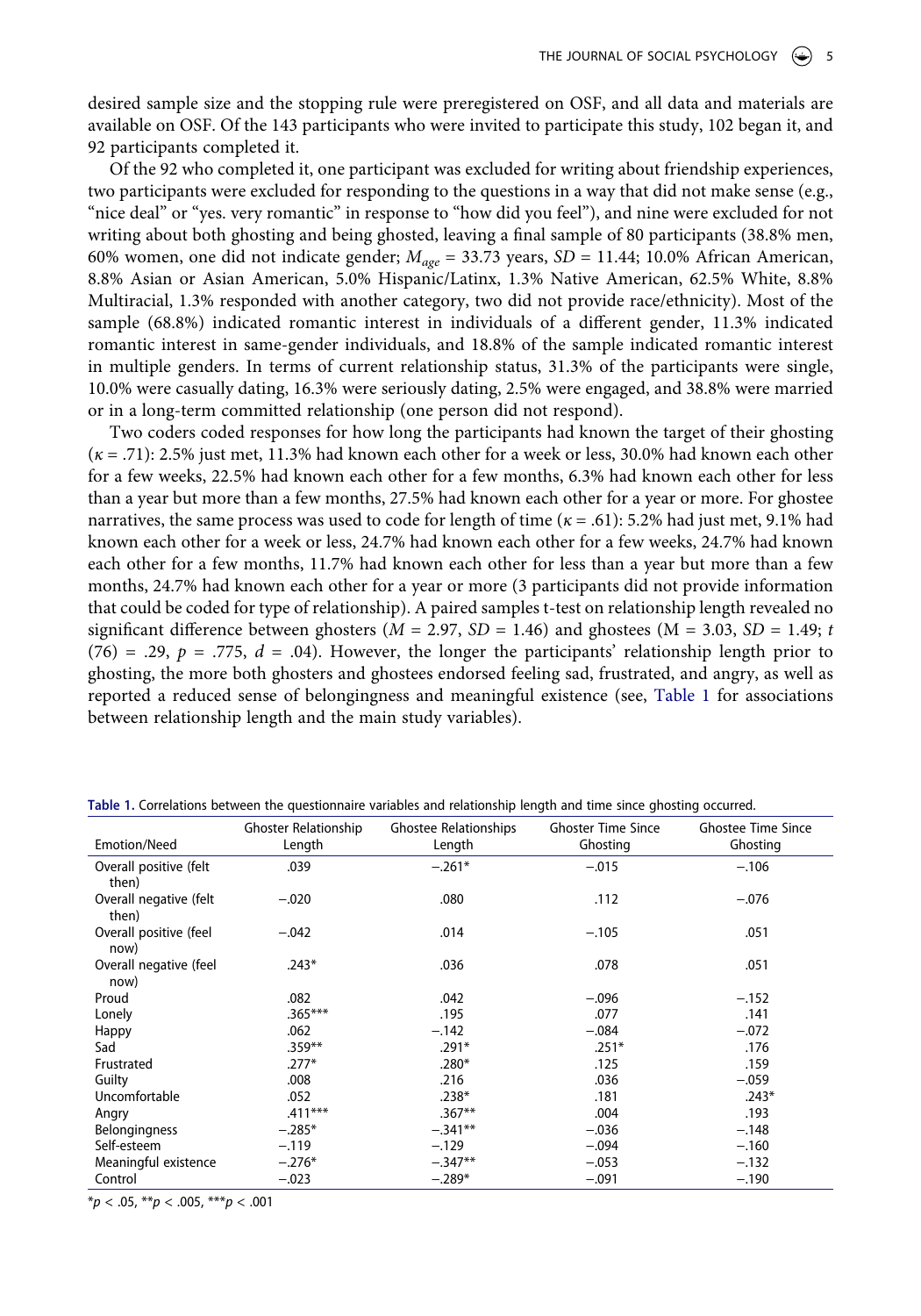#### 6  $\left(\frac{1}{2}\right)$  G. FREEDMAN ET AL.

Although there was a wide range of time since the ghosting experiences had occurred (0 years to 56 years), a paired samples t-test found no significant difference in length of time since ghosting between when participants were ghosters ( $M = 6.33$  years,  $SD = 9.42$ ) and when participants were ghostees ( $M = 7.54$  years,  $SD = 10.01$ ;  $t(74) = 1.83$ ,  $d = .12$ ,  $p = .072$ ). Additionally, the length of time since the ghosting experiences had occurred were not significantly associated with the main study variables, with the exception of sadness being positively associated with time since being the ghoster and feeling uncomfortable being positively associated with time since being the ghostee (see, [Table 1](#page-4-0)).

In addition, the coders coded the ghoster responses for the type of relationship (*κ* = .56): 22.1% were just talking online, 9.1% were hooking up or friends with benefits, 39.0% were casually dating, 27.3% were in a committed relationship, 2.6% were married (three participants did not provide information that could be coded for type of relationship). The coders also coded the ghostee responses for type of relationship (*κ* = .55): 10.4% were just talking online, 15.6% were hooking up or friends with benefits, 39.0% were casually dating, 32.5% were in a committed relationship, 2.6% were married (three participants did not provide information that could be coded for type of relationship). A paired samples *t*-test on relationship type revealed no significant differences between ghosters (*M* = 1.80, *SD* = 1.16) and ghostees (*M* = 2.03, *SD* = 1.01; *t*(75) = 1.55, *d* = .21, *p* = .126).

To examine potential differences for relationship type among the main study variables, relationship type was collapsed into two categories: short-term (talking online, hooking up or friends with benefits, casually dating; Ghoster  $n = 54$ , Ghostee  $n = 50$ ) and long-term (committed relationship, married; Ghoster  $n = 23$ , Ghostee  $n = 27$ ). Independent samples *t*-tests were conducted to compare the shortterm to long-term relationships on emotions and needs. For ghosters, participants who were in shortterm relationships felt less lonely, sad, frustrated, and angry than those in long-term relationships in response to the ghosting episode. No other differences were significant (see, [Table 2](#page-6-0)). For ghostees, participants who were in short-term relationships used more positive words to describe how they felt. They also felt happier and less sad, and they felt more belonging, self-esteem, meaningful existence, and control than those in long-term relationships in response to the ghosting episode. No other differences were significant (see, [Table 2](#page-6-0)).

#### *Procedure*

In the survey, participants were asked to think about the first time they had an experience with ghosting and to indicate whether they: ghosted someone before they were ghosted (*n* = 25), were ghosted before they ghosted someone ( $n = 32$ ), could not remember which one happened first ( $n = 17$ ), or whether they were ghosted and did the ghosting at the same time (*n* = 6). Participants also had the option of selecting "other" and providing information about that response, but no participant chose that option.

For the narrative descriptions of ghosting, participants were randomly assigned to first write about their experience as a ghoster ( $n = 44$ ) or as a ghostee ( $n = 36$ ; analyses indicated no order effects, all  $p >$ .07). For both sets of questions, ghosting was defined for participants using a definition adapted from the popular press: "ending the relationship by cutting off all forms of communication" (Safronova, [2015](#page-18-4)). Participants were instructed to write about their most recent experience as a ghoster and as a ghostee, as it pertained to a romantic partner. To encourage participants to write in more detail about their experiences, we posed a set of questions rather than instructing them to write one long narrative (see, [Table 3](#page-7-0) for the list of questions). After responding to the ghoster and ghostee questions, participants completed a series of questionnaires about their experiences with ghosting. The study was estimated to take participants 15 minutes to complete ( $M_{\text{duration}} = 18.18$  minutes, *SD* = 8.35 minutes), and participants were paid \$1.63 for their participation.

#### *Coding*

Analysis of the narratives was conducted using two complementary methods. First, the narratives were analyzed via LIWC. LIWC is a text analysis program that counts words included within dictionary categories (Pennebaker et al., [2015\)](#page-18-16). For example, within the LIWC2015 dictionary there are five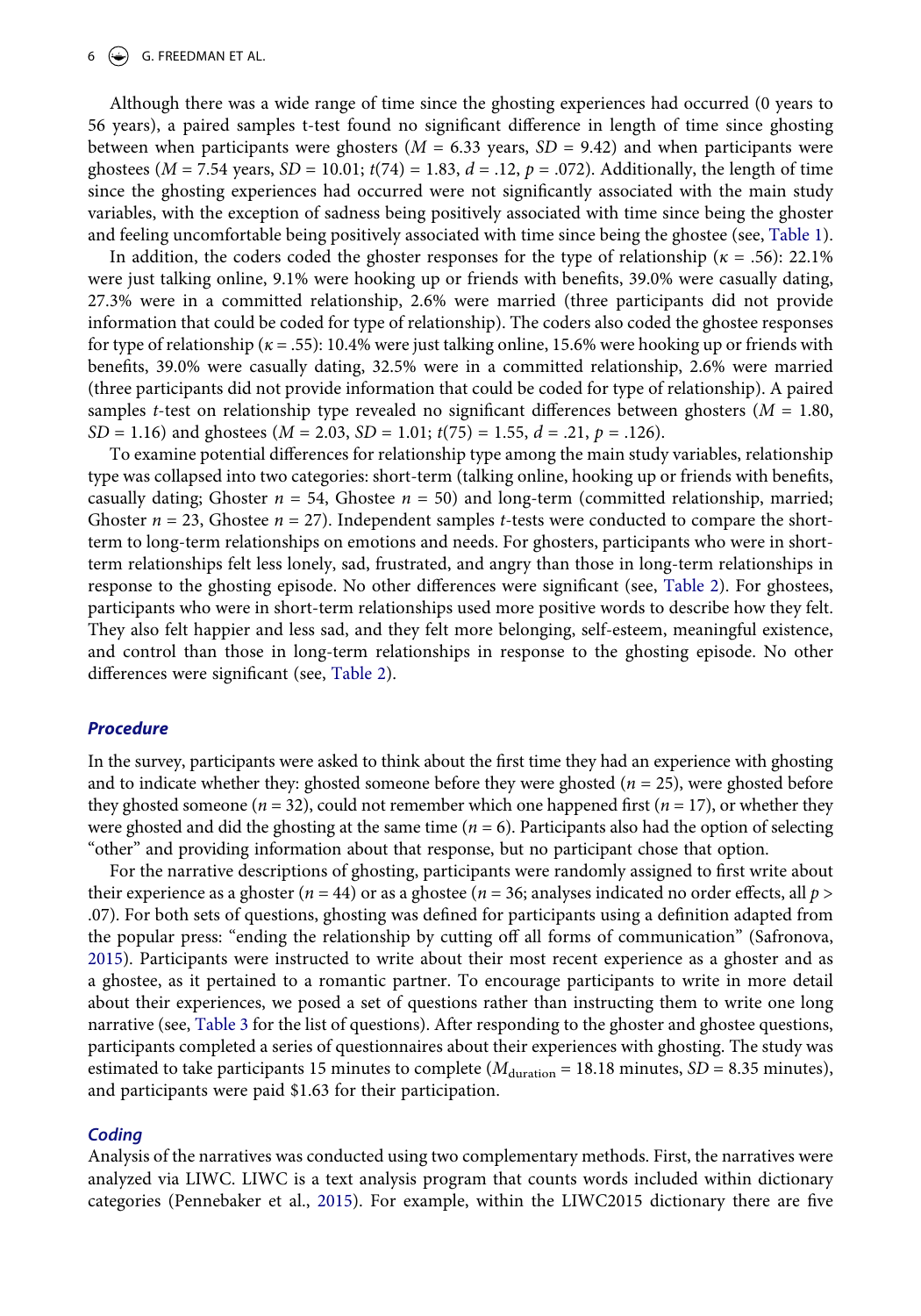<span id="page-6-0"></span>

|                                                        |              |               | Ghoster Perspective                                                          |               |                 | Ghostee Perspective                                                                    |
|--------------------------------------------------------|--------------|---------------|------------------------------------------------------------------------------|---------------|-----------------|----------------------------------------------------------------------------------------|
| Emotion/Need                                           | Short-term   | Long-term     | Difference                                                                   | Short-term    | Long-term       | Difference                                                                             |
| Overall positive<br>(felt then)                        | 4.91 (5.66)  | 4.90 (4.18)   | $t(75) = 0.01$ , $p = .996$ , $d < .001$                                     | 4.27 (7.30)   | 1.82(2.63)      | $t(67.93) = 2.13$ , $p = .037$ , $d = 0.19$                                            |
| Overall negative<br>(felt then)                        | 1.54(16.16)  | (0.42(15.17)) | $t(75) = 0.28$ , $p = .777$ , $d = 0.07$                                     | 14.20 (21.30) | 13.60(20.13)    | $t(75) = 0.12$ , $p = .903$ , $d = 0.03$                                               |
| Overall positive<br>(feel now)                         | 6.53 (15.09) | 8.06 (9.50)   | $t(75) = -0.45$ , $p = .654$ , $d = 0.11$                                    | 4.13 (4.59)   | 4.49 (4.73)     | $t(75) = -0.32$ , $p = .747$ , $d = 0.08$                                              |
| Overall negative<br>(feel now)                         | 5.88 (15.67) | 5.28 (8.51)   | $t(75) = 0.17$ , $p = .863$ , $d = 0.04$                                     | 5.83 (15.71)  | 4.69 (5.68)     | $t(75) = 0.36$ , $p = .719$ , $d = 0.09$                                               |
| Proud                                                  | 1.74(1.13)   | 2.35 (1.72)   | $t(30.53) = -1.57$ , $p = .128$ , $d = 0.51$                                 | .37(0.73)     | 1.15 (0.36)     | $(73.45) = 1.75$ , $p = .084$ , $d = 0.35$                                             |
| Lonely                                                 | 2.21 (1.26)  | 3.48(1.34)    | $t(74) = -3.96, p < .001, d = 0.99$                                          | 3.53 (1.50)   | 3.78 (1.25)     | $t(74) = -0.73$ , $p = .469$ , $d = 0.18$                                              |
|                                                        | .87(1.16)    | 2.26 (1.39)   | $t(74) = -1.28$ , $p = .206$ , $d = 0.32$                                    | 1.59(0.96)    | 11(0.32)        | $(64.61) = 3.21$ , $p = .002$ , $d = 0.60$                                             |
| Happy<br>Sad                                           | 2.48 (1.45)  | 3.57 (1.47)   | $t(73) = -2.98$ , $p = .004$ , $d = 0.75$                                    | 3.55 (1.50)   | 4.37 (1.01)     | $(71.03) = -2.84$ , $p = .006$ , $d = 0.61$                                            |
| Frustrated                                             | 2.91 (1.45)  | 4.23 (1.15)   | $t(48.95) = -4.19, p < .001, d = 0.95$                                       | 3.47 (1.47)   | 4.11 (1.31)     | $t(74) = -1.89$ , $p = .063$ , $d = 0.45$                                              |
| Guilty                                                 | 3.43 (1.50)  | 3.04(1.52)    | $t(74) = 1.04$ , $p = .303$ , $d = 0.26$                                     | 2.24 (1.45)   | 2.70 (1.46)     |                                                                                        |
| Uncomfortable                                          | 3.36 (1.42)  | 3.48 (1.28)   | $t(74) = -0.35$ , $p = .728$ , $d = 0.09$                                    | 3.37 (1.40)   | (1.36)<br>3.81( | $t(74) = -1.32$ , $p = .192$ , $d = 0.32$<br>$t(74) = -1.35$ , $p = .181$ , $d = 0.32$ |
| Angry                                                  | .92(1.22)    | 3.78 (1.31)   | $t(74) = -5.95$ , $p < .001$ , $d = 1.49$                                    | 2.86 (1.54)   | 3.52 (1.40)     | $t(74) = -1.85$ , $p = .068$ , $d = 0.44$                                              |
| Belongingness                                          | 3.28 (0.69)  | 2.87 (1.04)   | $t(30.81) = 1.75$ , $p = .090$ , $d = 0.51$                                  | 2.31 (0.86)   | 81 (0.72)       | $t(74) = 2.58$ , $p = .012$ , $d = 0.62$                                               |
| Self-esteem                                            | 2.55 (0.95)  | 2.62 (1.20)   | $t(74) = -0.29$ , $p = .771$ , $d = 0.07$                                    | .80(0.81)     | $(64.0)$ $(47)$ | $(73.29) = 2.22$ , $p = .029$ , $d = 0.46$                                             |
| Meaningful existence                                   | 3.27 (0.80)  | 3.15 (1.09)   | $t(32.76) = 0.49$ , $p = .628$ , $d = 0.13$                                  | 2.45 (0.93)   | (0.82)          | $t(74) = 2.47$ , $p = .016$ , $d = 0.59$                                               |
| Control                                                | 1.39 (0.76)  | 3.36 (1.24)   | $t(29.57) = 0.13$ , $p = .898$ , $d = 0.03$                                  | 2.02 (0.73)   | 55 (0.75)       | $t(74) = 2.71$ , $p = .008$ , $d = 0.64$                                               |
| Note. For analyses that failed Levene's test for equal |              |               | lity of variances, tests not assuming homogeneity of variance were conducted |               |                 |                                                                                        |

Table 2. Means and standard deviations in responses to the emotion and need threat questionnaires based on relationship type. **Table 2.** Means and standard deviations in responses to the emotion and need threat questionnaires based on relationship type.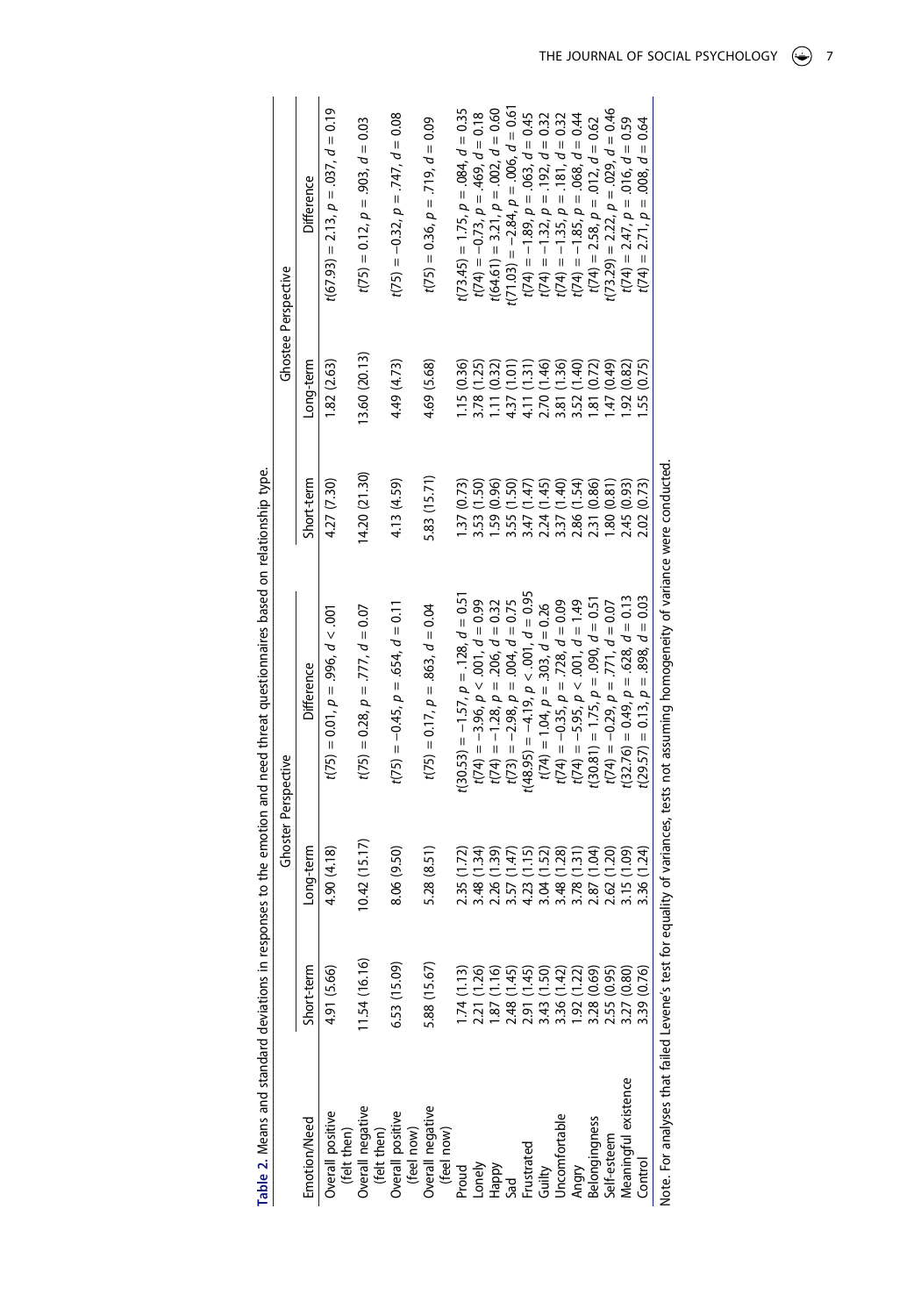<span id="page-7-0"></span>

| Table 3. Questions for the ghoster and ghostee narratives. |  |  |  |  |
|------------------------------------------------------------|--|--|--|--|
|------------------------------------------------------------|--|--|--|--|

| Ghoster                                                                                                                                                         | Ghostee                                                                                                                                                                                          |
|-----------------------------------------------------------------------------------------------------------------------------------------------------------------|--------------------------------------------------------------------------------------------------------------------------------------------------------------------------------------------------|
| First, when did this ghosting incident occur (e.g., how many                                                                                                    | First, when did this ghosting incident occur (e.g., how many                                                                                                                                     |
| hours, days, weeks, months, years ago)?                                                                                                                         | hours, days, weeks, months, years ago)?                                                                                                                                                          |
| Describe how close you were to the person before ghosting                                                                                                       | Describe how close you were to the person before you were                                                                                                                                        |
| them.                                                                                                                                                           | ghosted.                                                                                                                                                                                         |
| (For example, – how long you had known them, how                                                                                                                | (For example, – how long you had known them, how                                                                                                                                                 |
| regularly did you interact, what types of interactions did you                                                                                                  | regularly did you interact, what types of interactions did you                                                                                                                                   |
| have-chat, phone, face-to-face, when did your romantic                                                                                                          | have-chat, phone, face-to-face, when did your romantic                                                                                                                                           |
| relationship begin?)                                                                                                                                            | relationship begin?)                                                                                                                                                                             |
| Do you currently interact with this person? If so, how?                                                                                                         | Do you currently interact with this person? If so, how?                                                                                                                                          |
| (For example, – are you in a romantic relationship with them                                                                                                    | (For example, – are you in a romantic relationship with them                                                                                                                                     |
| again, are you friends, do you see each other at social                                                                                                         | again, are you friends, do you see each other at social                                                                                                                                          |
| functions or work?)                                                                                                                                             | functions or work?)                                                                                                                                                                              |
| Explain why you ghosted as opposed to taking a different                                                                                                        | Describe the situation that you believe led them to ghosting                                                                                                                                     |
| approach.                                                                                                                                                       | you.                                                                                                                                                                                             |
| (How did you arrive at the decision to ghost? What factors led                                                                                                  | (Why do you think the person ghosted you as opposed to                                                                                                                                           |
| you to that decision? What had the person you ghosted                                                                                                           | taking another approach? What were you doing? What had                                                                                                                                           |
| done? What were you doing? Were other people involved?<br>Was it something you thought about for a while, was it more<br>in the moment, or was it inadvertent?) | they done? Were other people involved? Do you think when<br>the person decided to ghost, it was something they had<br>thought about for a while, was more in the moment, or was<br>inadvertent?) |
| Think back to when you ghosted the person. How did you feel?                                                                                                    | Think back to when you were ghosted. How did you feel? What                                                                                                                                      |
| What emotions did you experience?                                                                                                                               | emotions did you experience?                                                                                                                                                                     |
| Think about how you feel now. How do you feel about having                                                                                                      | Think about how you feel now. How do you feel about having                                                                                                                                       |
| ghosted the person? What emotions are you experiencing?                                                                                                         | been ghosted? What emotions are you experiencing?                                                                                                                                                |
| How long do you think it took until the other person realized<br>you had ghosted them (e.g., number of hours, days, weeks,<br>months, or years)?                | How long did it take until you realized you had been ghosted<br>(e.g., number of hours, days, weeks, months, or years)?                                                                          |

categories that correspond to emotions: positive affect, negative affect, anxiety, anger, and sadness (Pennebaker et al., [2015\)](#page-18-16). In the present research, we submitted the ghoster and ghostee narratives to LIWC to quantify the frequency of emotion related words in those five categories. However, LIWC does not have categories for the other discrete emotions that are relevant for the present study.

Thus, to supplement the LIWC analyses, we enlisted the assistance of coders. Two independent coders, unaware of hypotheses, coded participants' responses on the dimensions described below. The coders were trained on a randomly chosen subset of four participants' responses. They coded for a variety of dimensions as part of the larger study, but the present analyses focus on the emotional response coding. The coders indicated for each narrative whether the following emotions were present (scored as a "1") or absent (scored as a "0"): happiness (i.e., happiness, satisfaction, joy), relief (i.e., relief, freedom, liberated, calm), apathy (i.e., apathy, indifferent, distant), guilt (i.e., guilt, shame, embarrassed, remorse), and hurt (i.e., hurt, lonely, betrayed). The emotions in the coding scheme represented emotions previously connected to rejection experiences (Baumeister et al., [1993](#page-16-14); Buckley et al., [2004](#page-16-10); Chow et al., [2008](#page-16-11); Vangelisti et al., [2005](#page-19-13)). The coders demonstrated acceptable inter-rater reliability (average *Cohen's kappa* = .69). Disagreements between coders were resolved via discussion.

#### <span id="page-7-2"></span>*Measures*

<span id="page-7-3"></span><span id="page-7-1"></span>Participants indicated the extent to which they felt a set of emotions (frustrated, proud, guilty, uncomfortable, lonely, happy, sad, angry) when they were ghosters and when they were ghostees on a 1 (*not at all*) to 5 (*extremely*) scale. Participants were randomly assigned to first complete the ghoster items ( $n = 39$ ) or the ghostee items ( $n = 41$ ; analyses indicated no order effects; all  $p > .05$ ). These emotions were selected based on prior research on ostracism and social rejection indicating that they may be the emotions most relevant to the experience of ghosting (Baumeister et al., [1993;](#page-16-14) Buckley et al., [2004;](#page-16-10) Ciarocco et al., [2001](#page-16-12); Tang & Richardson, [2013;](#page-19-7) Williams, [2007\)](#page-19-14).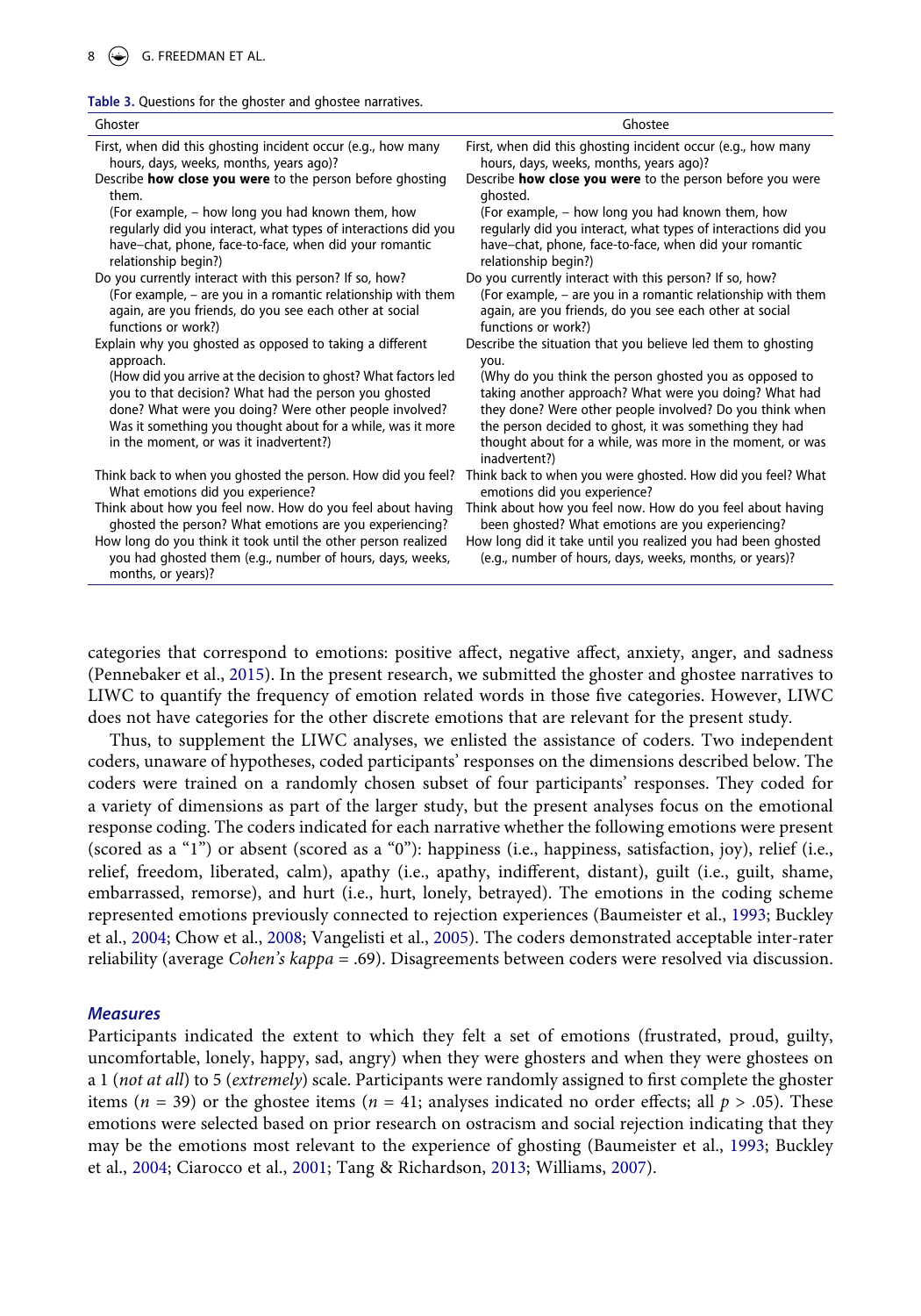In addition, participants completed a modified version of the Need Threat Scale (Williams, [2009](#page-19-8)). The scale was completed twice, once in response to the how the participant felt as a ghoster and once in response to how the participant felt as a ghostee. Participants were randomly assigned to first complete the ghoster items ( $n = 39$ ) or the ghostee items ( $n = 41$  analyses indicated no order effects; all  $p > .25$ ). Participants indicated their agreement with the following items, presented in a random order, on a 1 (*not at all*) to 5 (*extremely*) scale: I felt "disconnected"; I felt rejected; I felt like an outsider; I felt a sense of belongingness; I felt good about myself; My self-esteem was high; I felt liked; I felt insecure; I felt satisfied; I felt invisible; I felt meaningless; I felt non-existent; I felt important; I felt useful; I felt powerful; I felt I had control over the course of the interaction; I felt I had the ability to significantly alter events; I felt I was unable to influence the action of others; I felt the other person decided everything. Composite scores were created for Belongingness (ghoster *α* = .60; ghostee *α* = .72), Self-Esteem (ghoster *α* = .79; ghostee *α* = .79), Meaningful Existence (ghoster *α* = .75; ghostee *α* = .78), and Control (ghoster  $\alpha = .68$ ; ghostee  $\alpha = .69$ ). As part of the larger study, participants also completed a modified Blame Scale (Poon & Chen, [2015\)](#page-18-17). This scale is not included in analyses.

# <span id="page-8-0"></span>**Data analysis**

The emotions experienced as a ghoster and ghostee were examined using three methods: self-reports of emotional experiences, a quantitative analysis of word count in the narratives using LIWC, and coding of responses for emotional content by two trained coders. Preregistered hypotheses are denoted (H1-4) and the other analyses are exploratory. Data analyses consisted of repeated measures ANOVAs, paired samples *t*-tests, and Cochran's Q tests with McNemar's tests.

<span id="page-8-1"></span>A series of power analyses were conducted in G\*Power using the mean effect size reported in social psychology (*r* = .21, *f* = .21; Richard et al., [2003\)](#page-18-18) at 95% power. For the repeated measures ANOVA in H1, a power analysis with two groups (ghoster, ghostee) and five emotions (frustration, proud, lonely, happy, sad) with an  $r = .43$  correlation between measures revealed that 36 participants were needed to find an effect. For the repeated measures ANOVA in H2, a power analysis with two groups (ghoster, ghostee) and four needs (belonging, self-esteem, meaningful existence, control) with an  $r = .60$  correlation between measures revealed that 30 participants were needed to find an effect. Finally for the paired samples t-tests in H3 and H4, a power analysis revealed that 76 participants were needed to find an effect.

# **Results**

#### *Questionnaire analyses*

#### *Emotion questionnaire*

To test H1 (after reflecting on being ghosted, compared to engaging in ghosting, participants will report being more frustrated, less proud, lonelier, sadder, and less happy), a 2 (Role: ghostee, ghoster) x 5 (Emotion: frustration, proud, lonely, happy, sad) repeated measures ANOVA was conducted. The analysis found a main effect of Emotion  $(F(4, 304) = 59.11, p < .001, \eta_p^2 = .44)$  and a main effect of Role  $(F(41, 76) = 7.17, p = .009, \eta_p^2 = .09)$ , which were qualified by an interaction of Role and Emotion (*F*(4, 304) = 24.87,  $p < .001$ ,  $\eta_p^2 = .25$ ). As predicted, when participants reflected on being a ghostee, they reported feeling less proud (*Mdiff* = −0.65, *SE* = 0.16, *p* < .001, *95% CI* [−0.96, −0.34]), lonelier (*Mdiff* = 0.99, *SE* = 0.18, *p* < .001, *95% CI* [0.64, 1.34]), less happy (*Mdiff* = −0.55, *SE* = 0.14, *p* < .001, *95% CI*  [−0.82, −0.27]), and sadder (*Mdiff* = 1.07, *SE* = 0.18, *p* < .001, *95% CI* [0.71, 1.42]) than when participants reflected on being a ghoster (see, [Table 3](#page-7-0)). Contrary to predictions, there was no significant difference in feelings of frustration when reflecting on being a ghoster and a ghostee (*Mdiff* = 0.35, *SE* = 0.20, *p* = .086, *95% CI* [−0.05, 0.75]).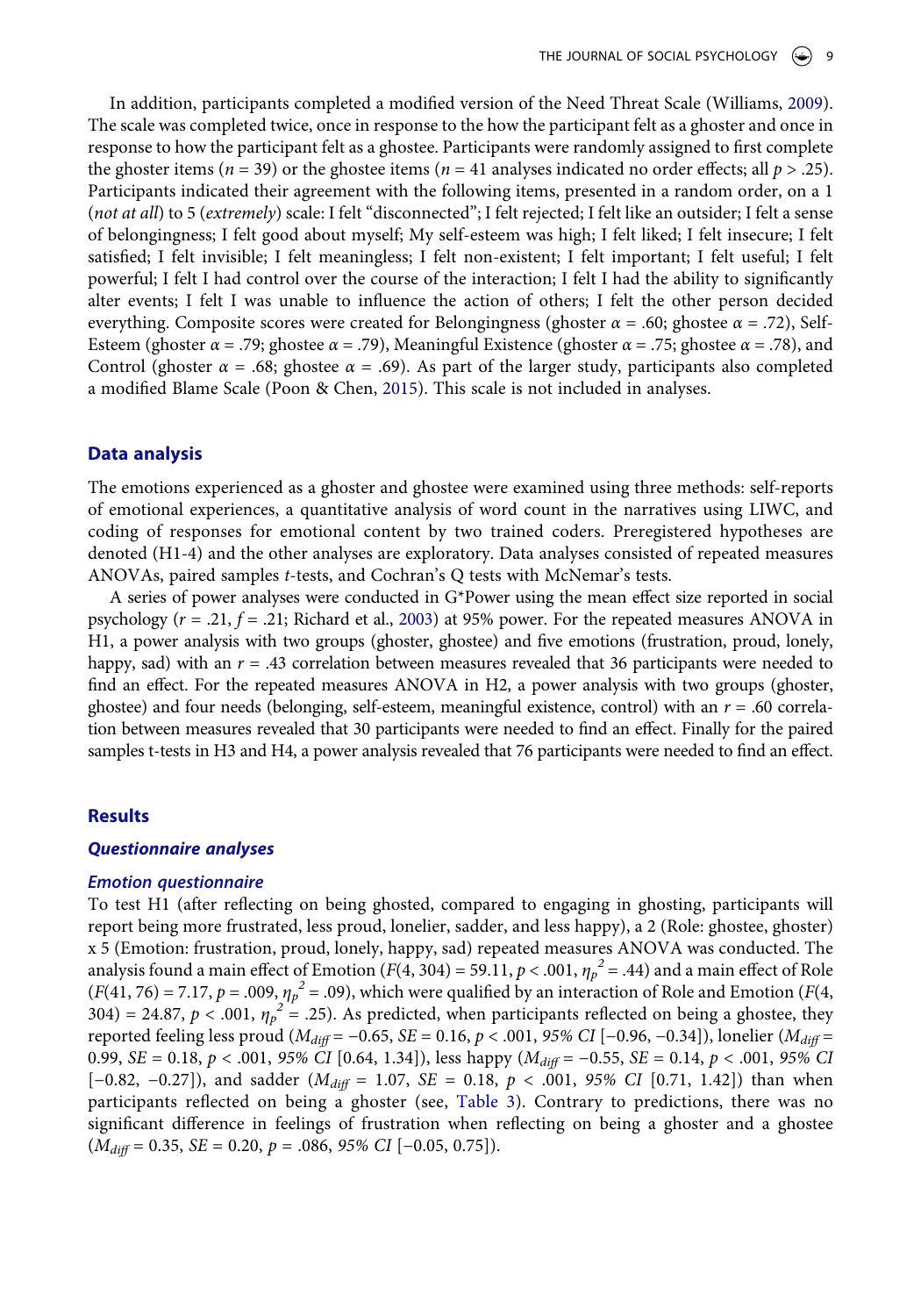10  $\left(\frac{1}{2}\right)$  G. FREEDMAN ET AL.

*Exploratory analyses.* For the three exploratory emotions, a 2 (Role: Ghoster, Ghostee) x 3 (Emotion: guilty, uncomfortable, angry) repeated measures ANOVA found a main effect of emotion (*F*(2, 156) = 11.09,  $p < .001$ ,  $\eta_p^2 = .12$ ) such that participants reported feeling more uncomfortable (*M* = 3.39, *SD* = 1.21) than guilty (*M* = 2.82, *SD* = 1.20, *Mdiff* = 0.57, *SE* = 0.14, *p* < .001, 95% *CI* [0.29, 0.85]) or angry (*M* = 2.75, *SD* = 1.26; *Mdiff* = 0.64, *SE* = 0.14, *p* < .001, 95% *CI* [0.37, 0.91]). The main effect of Emotion was qualified by an interaction of Role and Emotion:  $F(2, 156) = 16.95$ ,  $p < .001$ ,  $\eta_p^2 = .18$ . Ghosters felt more guilt (M = 3.29, SD = 1.49) than ghostees (M = 2.35, SD = 1.46;  $M_{diff}$  = 0.94, SE = 0.19,  $p < .001$ , 95% *CI* [0.55, 1.32]), and ghostees felt more anger (M = 3.01, SD = 1.54) than ghosters (M = 2.49, SD = 1.50; *Mdiff* = 0.52, *SE* = 0.19, *p* = .008, 95% *CI* [0.14, 0.90]). There were no differences in level of discomfort between ghosters and ghostees (*Mdiff* = −0.15, *SE* = 0.16, *p* = .349, 95% *CI* [−0.47, 0.17]). The main effect of Role was not significant:  $F(1, 156) = 0.74$ ,  $p = .392$ ,  $\eta_p^2 = .01$ .

# *Need-Threat questionnaire*

To test H2 (reflecting on being ghosted, compared to engaging in ghosting, participants will report lower belongingness, lower self-esteem, less control, and reduced meaningful existence), a 2 (Role: ghostee, ghoster) x 4 (Fundamental Need: belonging, self-esteem, meaningful existence, control) repeated measures ANOVA was conducted. The analysis found main effects of Role  $(F(1, 78))$ 111.87,  $p < .001$ ,  $\eta_p^2 = .59$ ) and Fundamental Need (*F*(3, 234) = 37.43,  $p < .001$ ,  $\eta_p^2 = .32$ ), which were qualified by an interaction of Role and Fundamental Need ( $F(3, 234) = 13.56$ ,  $p < .001$ ,  $\eta_p^2 = .15$ ). As predicted, when reflecting on being ghosted, participants felt less belongingness ( $M_{diff}$  = −0.99, *SE* = 0.10, *p* < .001, *95% CI* [−1.20, −0.79]), lower self-esteem (*Mdiff* = −0.88, *SE* = 0.12, *p* < .001, *95% CI*  [−1.11, −0.65]), less meaningful existence (*Mdiff* = −0.96, *SE* = 0.13, *p* < .001, *95% CI* [−1.21, −0.71]), and less control (*Mdiff* = −1.50, *SE* = .14, *p* < .001, *95% CI* [−1.78, −1.22]) than when reflecting on being a ghoster (see, [Table 4\)](#page-9-0).

# *LIWC analyses*

To test H3 (when reflecting on being ghosted, participants will use more negative emotions than when reflecting on being a ghoster), a paired samples *t*-test on overall negative emotion in the ghoster and ghostee narratives was conducted. Contrary to predictions, no difference in overall negative emotion using LIWC was found between the ghoster  $(M = 3.23, SD = 3.14)$  and ghostee  $(M = 3.08, SD = 2.46; t$ (79) = 0.46, *p* = .644, *d* = 0.05, 95% *CI* [−0.48, 0.77]) narratives.

To test H4 (when reflecting on emotions during ghosting and emotions now, ghostees will report more positive emotions now than when they were ghosted), a paired samples *t*-test on positive emotions was conducted. Contrary to predictions, when writing about being a ghostee, there was no

|                       | <b>Ghoster Perspective</b><br><b>Ghostee Perspective</b> |               |             |               |
|-----------------------|----------------------------------------------------------|---------------|-------------|---------------|
| Emotion/Need          | M (SD)                                                   | Range         | M(SD)       | Range         |
| Proud*                | 1.97(1.38)                                               | $1 - 5$       | 1.30(0.65)  | $1 - 4$       |
| Lonely*               | 2.56(1.40)                                               | $1 - 5$       | 3.53(1.46)  | $1 - 5$       |
| Happy*                | 2.03(1.26)                                               | $1 - 5$       | 1.44(0.83)  | $1 - 4$       |
| $Sad*$                | 2.76(1.53)                                               | $1 - 5$       | 3.78 (1.46) | $1 - 5$       |
| Frustrated            | 3.23(1.50)                                               | $1 - 5$       | 3.62(1.48)  | $1 - 5$       |
| Guilty*               | 3.29(1.50)                                               | $1 - 5$       | 2.35(1.46)  | $1 - 5$       |
| Uncomfortable         | 3.32 (1.40)                                              | $1 - 5$       | 3.47 (1.40) | $1 - 5$       |
| Angry*                | 2.49(1.50)                                               | $1 - 5$       | 3.01(1.54)  | $1 - 5$       |
| Belongingness*        | 3.17(0.82)                                               | $1.00 - 4.50$ | 2.18(0.89)  | $1.00 - 4.25$ |
| Self-esteem*          | 2.59(1.02)                                               | $1.00 - 4.80$ | 1.71(0.72)  | $1.00 - 3.80$ |
| Meaningful existence* | 3.25(0.89)                                               | $1.00 - 5.00$ | 2.29(0.92)  | $1.00 - 4.00$ |
| Control*              | 3.40(0.91)                                               | $1.00 - 5.00$ | 1.89 (0.78) | $1.00 - 3.80$ |

<span id="page-9-0"></span>**Table 4.** Differences in responses to the emotion and need threat questionnaires based on reflecting on being the ghoster versus being the ghostee.

 $* p < .005$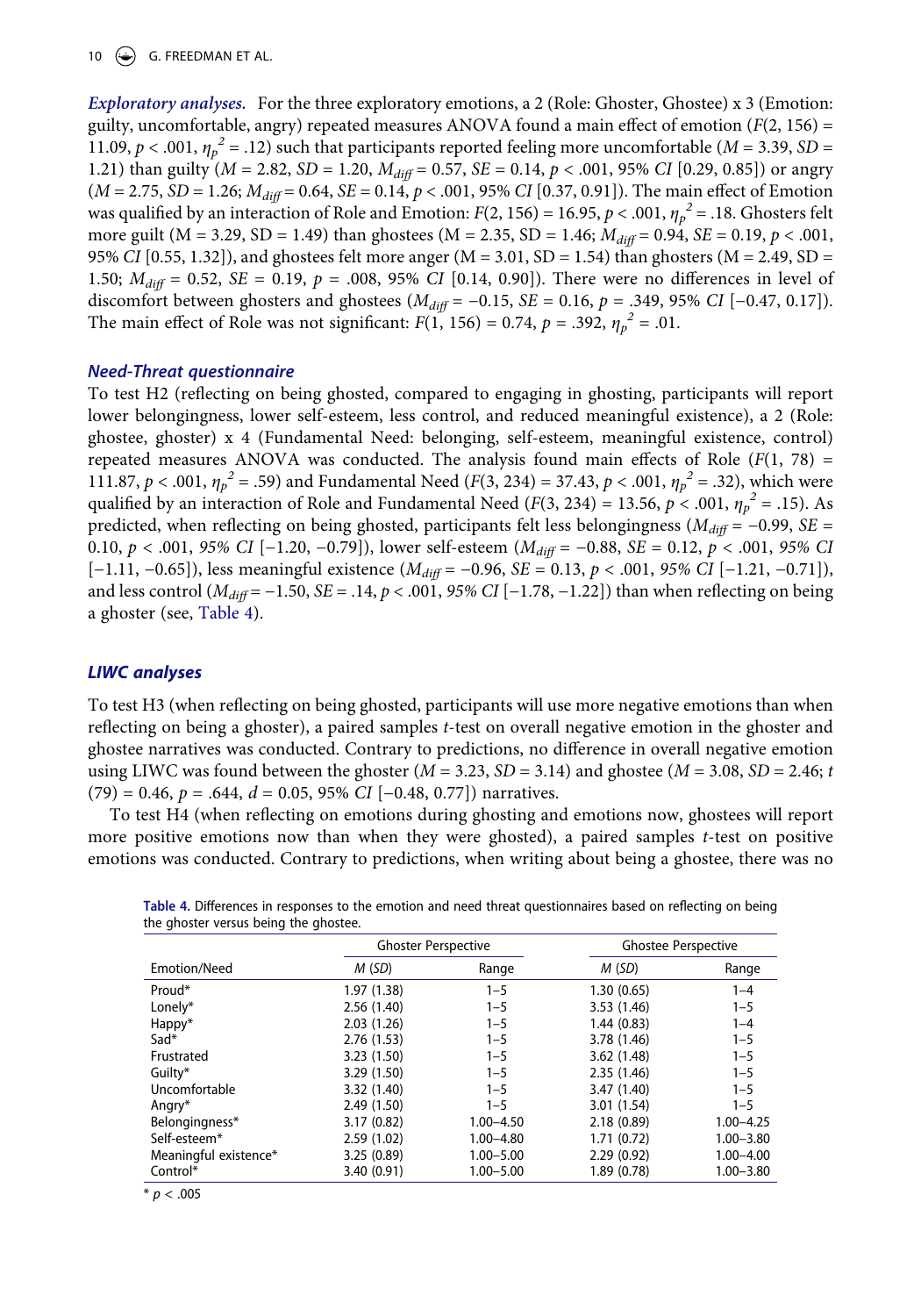significant difference in positive emotion expressed when reflecting on how it felt at the time (*M* = 3.70, *SD* = 6.94) compared to how they feel now (*M* = 4.10, *SD* = 4.59; *t*(79) = −0.42, *p* = .677, *d* = 0.07, 95% *CI* [−2.29, 1.49]).

#### *Exploratory analyses*

A follow-up exploratory 2 (Role: Ghoster, Ghostee) x 2 (Time: Felt Then, Feel Now) x 2 (Emotion: Positive Emotion, Negative Emotion) repeated measures ANOVA was conducted to examine the other potential interactions of role, time, and emotion. There was a significant main effect of Time  $(F(1, 79) = 9.13, p = .003, \eta_p^2 = .10)$  and a main effect of Emotion  $(F(1, 79) =$ 6.43,  $p = .013$ ,  $\eta_p^2 = .08$ ), but no main effect of Role (*F*(1, 79) = 0.63,  $p = .430$ ,  $\eta_p^2 = .01$ ). Participants used more emotion words when writing about how they felt at the time (*M* = 8.31,  $SD = 7.75$ ) than when writing about how they feel now ( $M = 5.56$ ,  $SD = 6.72$ ). They also recounted more negative emotions  $(M = 8.94, SD = 12.41)$  than positive emotions  $(M = 4.93,$  $SD = 4.14$ ). These main effects were qualified by an interaction of Time and Emotion ( $F(1, 79)$ ) 17.10,  $p < .001$ ,  $\eta_p^2 = .18$ ) such that participants used more negative emotion words when writing about how they felt ( $M = 12.24$ ,  $SD = 16.04$ ) than when writing about how they feel now (*M* = 5.63, *SD* = 12.32; *Mdiff* = 6.60, *SE* = 1.59, *p* < .001, 95% *CI* [3.44, 9.76], but there was no difference for positive emotions: *Mdiff* = −1.09, *SE* = 0.94, *p* = .248, 95% *CI* [−2.95, 0.77]. The Role x Time  $(F(1, 79) = 3.80, p = .055)$ , Role x Emotion  $(F(1, 79) = 3.10, p = .082)$  and Role x Time x Emotion  $(F(1, 79) = 0.40, p = .531)$  interactions were not significant.

We also examined the three discrete emotions provided by the LIWC 2015 dictionary: anxiety, anger, and sadness. Specifically, we tested whether ghostees and ghosters differed in their use of those emotions and how that varied based on whether they were reflecting about how they felt versus how they feel now. A 2 (Role: Ghoster, Ghostee) x 2 (Time: Felt Then, Feel Now) x 3 (Emotion: Anxiety, Anger, Sadness) repeated measures ANOVA found a main effect of Time ( $F(1, 79) = 12.98$ ,  $p = .001$ ,  $\eta_p^2 = .14$ ) such that participants expressed more emotions when recalling how they felt ( $M = 3.35$ ,  $SD = 4.78$ ) than how they feel now ( $M = 1.59$ ,  $SD = 1.59$ 4.13). The main effect was qualified by an interaction of Role and Time  $(F(1, 79) = 5.09, p =$ .027,  $\eta_p^2$  = .06) such that when recalling how they felt, ghostees expressed more emotion ( $\tilde{M}$  = 4.12, *SD* = 6.89) than ghosters (M = 2.57, *SD* = 4.32;  $M_{diff}$  = 1.55, *SE* = 0.71, *p* = .033, 95% *CI* [0.13, 2.97]); however, there was no difference between ghosters and ghostees for how they feel now: *Mdiff* = −0.09, *SE* = 0.37, *p* = .806, 95% *CI* [−0.83, 0.65]. Finally, there was an interaction between Role and Emotion ( $F(1, 158) = 3.39$ ,  $p = .036$ ,  $\eta_p^2 = .04$ ) such that ghostees used more sadness related words ( $M = 3.51$ ,  $SD = 5.92$ ) than ghosters ( $M = 1.73$ ,  $SD = 4.47$ ;  $M_{diff} = 1.79$ ,  $SE = 0.78$ ,  $p = .025$ , 95% *CI* [0.23, 3.34]), but there were no significant differences in usage of anxiety related words (*Mdiff* = −0.99, *SE* = 0.80, *p* = .217, 95% *CI* [−2.58, 0.60]) or anger related words (*Mdiff* = 1.40, *SE* = 0.82, *p* = .090, 95% *CI* [−0.22, 3.02]) between ghosters and ghostees. The main effect of Role  $(F(1, 79) = 2.80, p = .098)$ , main effect of Emotion  $(F(2, 79) = 1.56, p = .098)$ .214), Time x Emotion interaction  $(F(2, 158) = 1.21, p = .301)$ , and Role x Time x Emotion interaction  $(F(2, 158) = 1.64, p = .198)$  were not significant.

# *Exploratory coding analyses*

<span id="page-10-0"></span>A set of exploratory analyses examined whether there were differences in participants' usage of the coded emotions (i.e., happiness, relief, apathy, guilt, and hurt) between their reflections as a ghoster and a ghostee for how they felt at the time and how they feel now (see, [Figure 1](#page-11-0)). For each emotion, we conducted an omnibus Cochran's Q test followed by pairwise McNemar's tests with Bonferroni adjustment<sup>2</sup> as appropriate (Adedokun & Burgess, [2012](#page-16-15); Feuer & Kessler, [1989;](#page-17-21) Stephen & Adruce, [2018](#page-19-15)).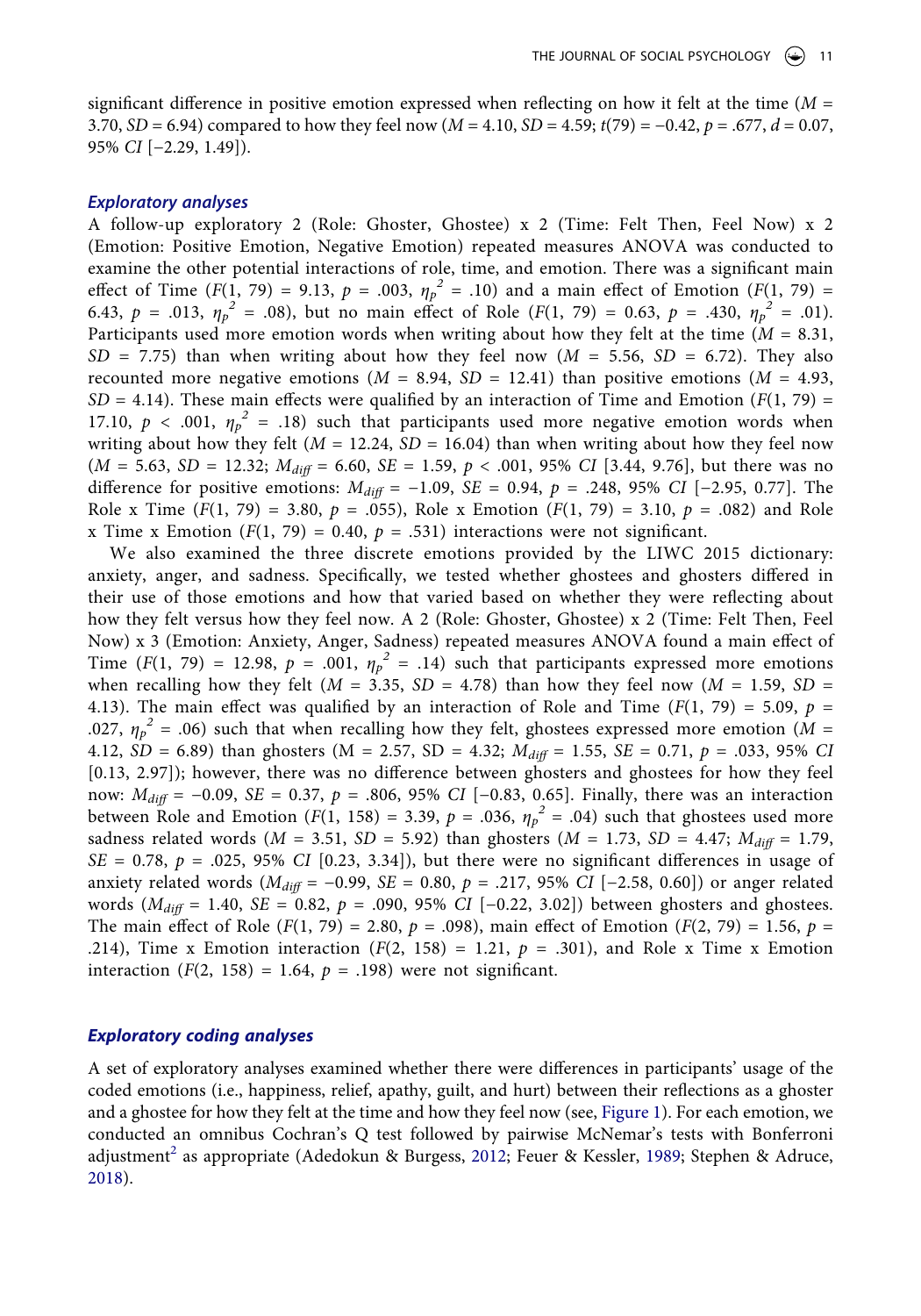# 12  $\left(\bigstar\right)$  G. FREEDMAN ET AL.

<span id="page-11-0"></span>

**Figure 1.** Comparing participants' usage of coded emotions (recalled and current) between their ghoster and ghostee reflections. Note: \* *p* < .05, adjusted

# *Happiness*

The omnibus Cochran's test was significant for happiness:  $Q(3) = 12.00$ ,  $p = .007$ . Pairwise comparisons showed that ghosters' accounts of how they feel now were more likely to include happiness than ghostee's accounts of how they felt at the time: McNemar's  $X^2 = 3.32$ ,  $p = .005$ . No other pairwise comparisons were significant (all *p* > .09).

# *Relief*

The omnibus Cochran's test was significant for relief:  $Q(3) = 23.55$ ,  $p < .001$ . Pairwise comparisons showed that ghosters' accounts of how they felt at the time were more likely to include relief than ghosters' accounts of how they feel now (McNemar's  $X^2 = 2.70$ ,  $p = .041$ ). Ghosters' accounts of how they felt at the time were also more likely to include relief than ghostees' accounts of how they felt at the time (McNemar's  $X^2 = 4.78$ ,  $p < .001$ ) or feel now (McNemar's  $X^2 = 3.12$ ,  $p = .011$ ). No other pairwise comparisons were significant (all *p* > .20).

# *Apathy*

The omnibus Cochran's test was significant for apathy:  $Q(3) = 48.33$ ,  $p < .001$ . Pairwise comparisons showed that ghostees' accounts of how they feel now were more likely to include apathy than ghostees' accounts of how they felt (McNemar's  $X^2 = 5.96$ ,  $p < .001$ ) or ghosters' accounts of how they felt (McNemar's  $X^2 = 5.42$ ,  $p < .001$ ). Additionally, ghosters' accounts of how they feel now were more likely to include apathy than ghosters' accounts of how they felt (McNemar's  $X^2 = 3.43$ ,  $p < .001$ ) or ghostees' accounts of how they felt (McNemar's  $X^2 = 3.97$ ,  $p < .001$ ). No other pairwise comparisons were significant (all *p* > .20).

#### *Guilt*

The omnibus Cochran's test was significant for guilt:  $Q(3) = 55.85$ ,  $p < .001$ . Pairwise comparisons showed that ghosters' accounts of how they felt were more likely to include guilt than ghostees' accounts of how they felt (McNemar's *Χ2* = 5.72, *p* < .001) or ghostees' accounts of how they feel now (McNemar's  $X^2 = 6.07$ ,  $p < .001$ ). Additionally, ghosters' accounts of how they feel now were more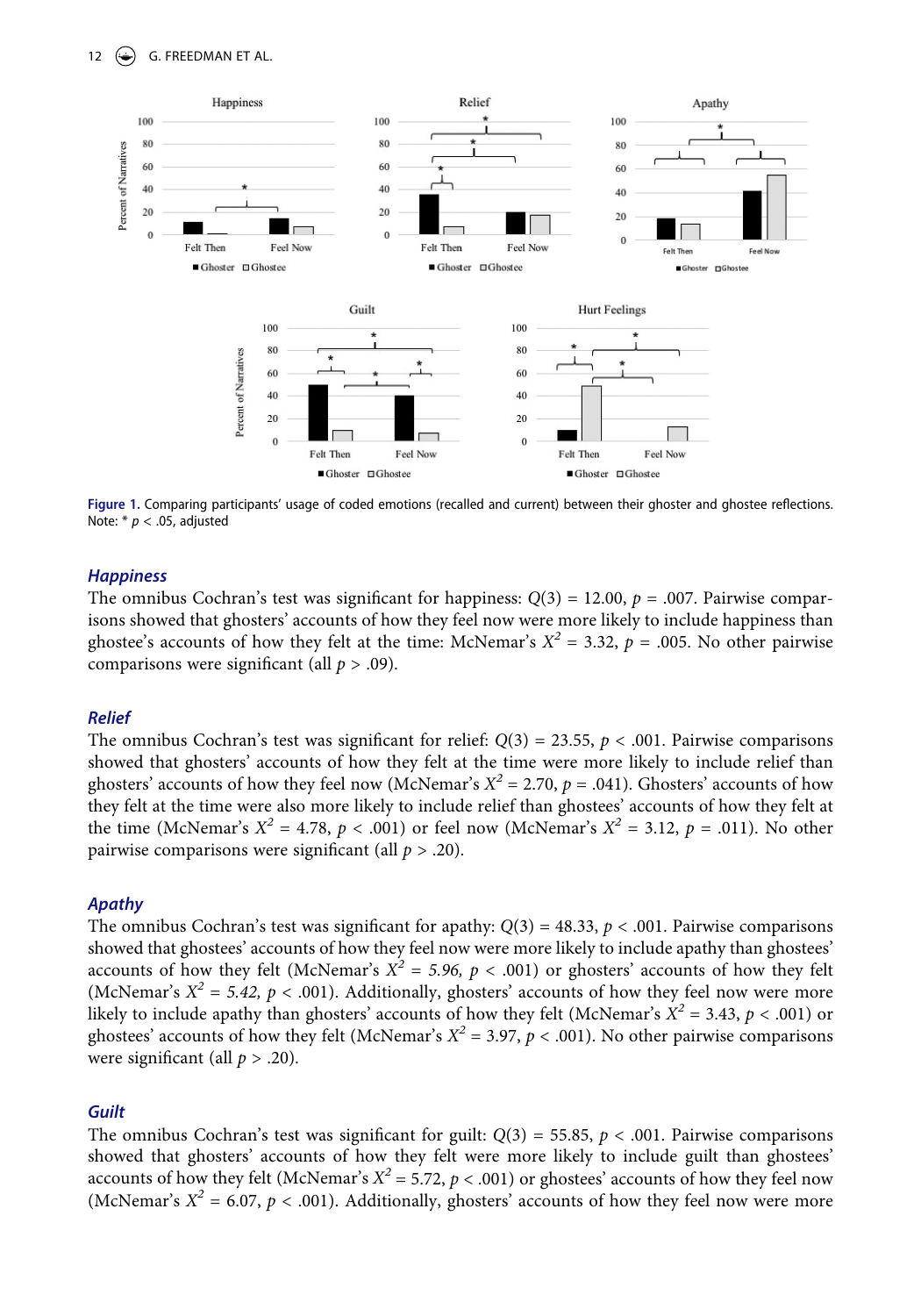likely to include guilt than ghostees' accounts of how they felt (McNemar's  $X^2 = 4.29$ ,  $p < .001$ ) or ghostees' accounts of how they feel now (McNemar's  $X^2 = 4.65$ ,  $p < .001$ ). No other pairwise comparisons were significant (all *p* > .90).

### *Hurt*

The omnibus Cochran's test was significant for hurt:  $Q(3) = 74.28$ ,  $p < .001$ . Pairwise comparisons showed that ghostees' accounts of how they felt were more likely to include hurt feelings than ghostees' accounts of how they feel now (McNemar's *Χ2* = 5.98, *p* < .001), ghosters' accounts of how they felt at the time (McNemar's  $X^2 = 6.40$ ,  $p < .001$ ), and ghosters' accounts of how they feel now (McNemar's  $X^2 = 8.05$ ,  $p < .001$ ). No other pairwise comparisons were significant (all  $p > .20$ ).

#### **Discussion**

In the present research, we examined how engaging in ghosting and being on the receiving end of ghosting relate to individuals' subsequent emotions and fundamental needs. To account for potential differences that may exist between individuals who choose to ghost and individuals who themselves are ghosted, we examined ghosting using a unique methodology: assessing the emotional reactions reported by individuals in response to ghosting – as the initiator (i.e., ghoster) *and* as the recipient (i.e., ghostee). The present research adds to the growing body of research on understanding rejection processes from the perspectives of both target and source (e.g., Gooley et al., [2015;](#page-17-19) Grahe, [2015;](#page-17-22) Manning et al., [2019;](#page-18-1) Nezlek et al., [2015;](#page-18-14) Poulsen & Kashy, [2012;](#page-18-19) Zadro & Gonsalkorale, [2014](#page-19-10)). By collecting and analyzing the emotional accounts of ghosting from individuals who have both ghosted and been ghosted using a multi-method approach, we were able to provide a more nuanced picture of the emotional experiences at play when people find themselves on either side of the ghosting equation.

<span id="page-12-1"></span><span id="page-12-0"></span>Although previous research on ghosting has included individuals who have ghosted, been ghosted, or both (e.g., Freedman et al., [2019;](#page-17-0) Manning et al., [2019;](#page-18-1) Powell et al., [2021;](#page-18-0) Timmermans et al., [2020\)](#page-19-5) researchers have not explicitly focused on the individuals who have experienced both sides of ghosting. Furthermore, although some researchers have examined aspects of the emotional experience of being ghosted (Koessler et al., [2019a](#page-17-5); Pancani et al., [2021](#page-18-5); Timmermans et al., [2020\)](#page-19-5), the present research is the first to take a quantitative two-sided approach to considering the discrete emotions involved in the ghosting experience. We find that ghosters and ghostees' accounts reveal similar levels of positive and negative valence but ghosters' accounts involve more guilt and relief, whereas ghostees' accounts are more likely to include sadness and hurt feelings. Moreover, this is the first paper to explore how the experience of ghosting and being ghosted impacts individuals' fundamental needs. As predicted, we found that individuals experienced greater threat to each of the needs – control, belongingness, selfesteem, meaningful existence – when reflecting on being ghosted than when reflecting on ghosting a romantic partner.

Not finding a difference in overall positive or negative valence of the accounts between ghosters and ghostees contrasts with prior research showing breakup recipients experience more distress than initiators (Boelen & Reijntjes, [2009;](#page-16-8) Davis et al., [2003](#page-16-9); Field et al., [2009](#page-17-12); Koessler et al., [2019a;](#page-17-5) Perilloux & Buss, [2008](#page-18-8)), but is consistent with other prior research showing no differences between initiators and recipients in breakups (Sbarra, [2006;](#page-18-6) Tashiro & Frazier, [2003](#page-19-6)). It also aligns with ostracism research suggesting that both parties experience emotional distress (Sommer et al., [2001;](#page-18-12) Zadro et al., [2016\)](#page-19-9). One potential explanation for the null result in overall valence is that ghosters and ghostees may both experience positive and negative emotions but the intensity of those emotions may differ. However, our study did not directly examine emotion intensity; instead, we examined the presence of emotions. Similarly, we did not find the expected increase in overall positive emotion when comparing how ghostees felt at the time to how they feel now. It is possible that the act of recalling a ghosting experience affected participants' narratives and the negative feelings associated with being ghosted were therefore present in both the recall of how they felt at the time as well as the description of how they feel now. Yet, the present study had a limited sample,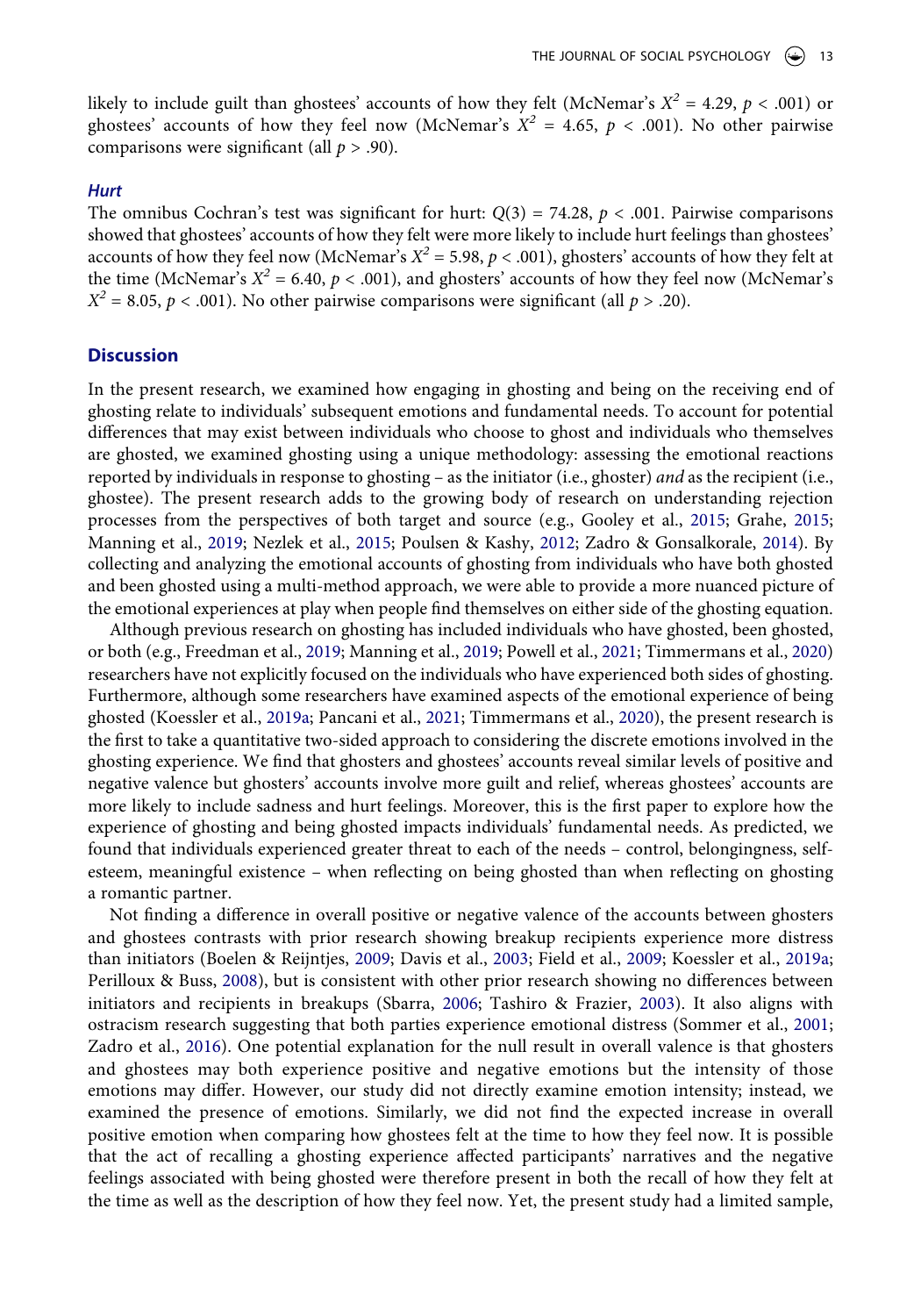and the findings cannot necessarily be generalized to broader populations or individuals who have only ghosted or only been ghosted. Furthermore, it is difficult to draw conclusions from null results; thus, more research is needed to understand overall emotional experiences across time for ghosters and ghostees.

However, our analyses did reveal that ghosters and ghostees differ in the specific emotions experienced. Aligning with previous research on romantic relationship dissolutions (Davis et al., [2003](#page-16-9); Perilloux & Buss, [2008](#page-18-8); Sbarra & Emery, [2005](#page-18-7); Sprecher et al., [1998](#page-19-1)), reflections on being a ghoster were more likely to contain words related to guilt and relief, whereas reflections on being a ghostee were more likely to contain words related to sadness and hurt. Furthermore, when reflecting on being a ghoster, participants were more likely to express guilt and, when reflecting on being a ghostee, participants were more likely to express having hurt feelings. However, as predicted, participants indicated that they felt prouder, happier, but also guiltier as a ghoster, and more lonely, sadder, and angrier as a ghostee. These differences in the discrete emotions may be another explanation for the lack of a difference in overall valence between ghosters and ghostees. Contrary to hypotheses, ghostees did not report higher levels of frustration than ghosters. Ghosting may be a frustrating process for both ghosters and ghostees: ghosters may use ghosting because ghostees have not "taken a hint," and ghostees may feel frustrated by the lack of closure.

Finally, as predicted from ostracism research (Williams, [2009\)](#page-19-8), participants' fundamental needs were threatened more when they had been ghostees than when they had been ghosters. As such, participants indicated they had higher self-esteem, sense of belonging, meaningful existence, and control as a ghoster than as a ghostee. These results replicate prior work arguing that individuals view their role differently when describing a time they ghosted compared to a time when they were ghosted by a romantic partner (Manning et al., [2019](#page-18-1)) and extends it to identify specific fundamental needs.

Furthermore, our analyses replicated that emotions experienced change over time (Eastwick et al., [2008](#page-16-0); Field et al., [2009](#page-17-12); Sprecher et al., [1998\)](#page-19-1). Specifically, participants expressed more negative emotion when writing about how they felt at the time of the ghosting experience, as both a ghoster and a ghostee, than when writing about how they feel now. Additionally, when reflecting on being a ghostee, participants were less likely to express hurt feelings and more likely to express apathy when describing how they feel now compared to how they felt at the time. Finally, ghosters were less likely to express relief and more likely to express apathy when describing how they feel now compared to how they felt at the time.

Clearly ghosting can have negative emotional consequences for both ghosters and ghostees, which leads to the question of why people ghost in the first place. Both ghosters and ghostees agree that ghosting can occur for several reasons. For example, ghosting may occur due to the type of relationship (e.g., met and communicated online), a lack of seriousness in the relationship, the ghoster having met or reconnected with someone else, an undesirable trait or behavior of the ghostee (e.g., disrespectful, aggressiveness), or an attempt to avoid hurting the ghostee's feelings (Manning et al., [2019;](#page-18-1) Timmermans et al., [2020](#page-19-5)) .

<span id="page-13-2"></span><span id="page-13-1"></span><span id="page-13-0"></span>Another factor that may influence the emotional experience of romantic relationships and their dissolution (e.g., via ghosting) is technology. Individuals can select potential partners through online dating apps and websites, can maintain communication with romantic partners via texting and video calling, and can acknowledge dissolutions by changing their relationship status and un-tagging posted photos (Collins & Gillath, [2012;](#page-16-2) Garimella et al., [2014](#page-17-23); Luo & Tuney, [2015;](#page-18-20) Sas & Whittaker, [2013;](#page-18-21) Sharabi & Dykstra-Devette, [2019](#page-18-22); Smith & Duggan, [2013](#page-18-23); De Wiele & Campbell, [2019\)](#page-16-4). Thus, technology may afford individuals an easier opportunity of engaging in ghosting (Thomas & Dubar, [2021](#page-19-16)). Ghosting may also affect individuals in different ways depending on the role of technology in the relationship. For example, being ghosted after only communicating with a romantic interest over text may feel qualitatively different than being ghosted after seeing someone in person, even if the individuals knew each other for the same amount of time.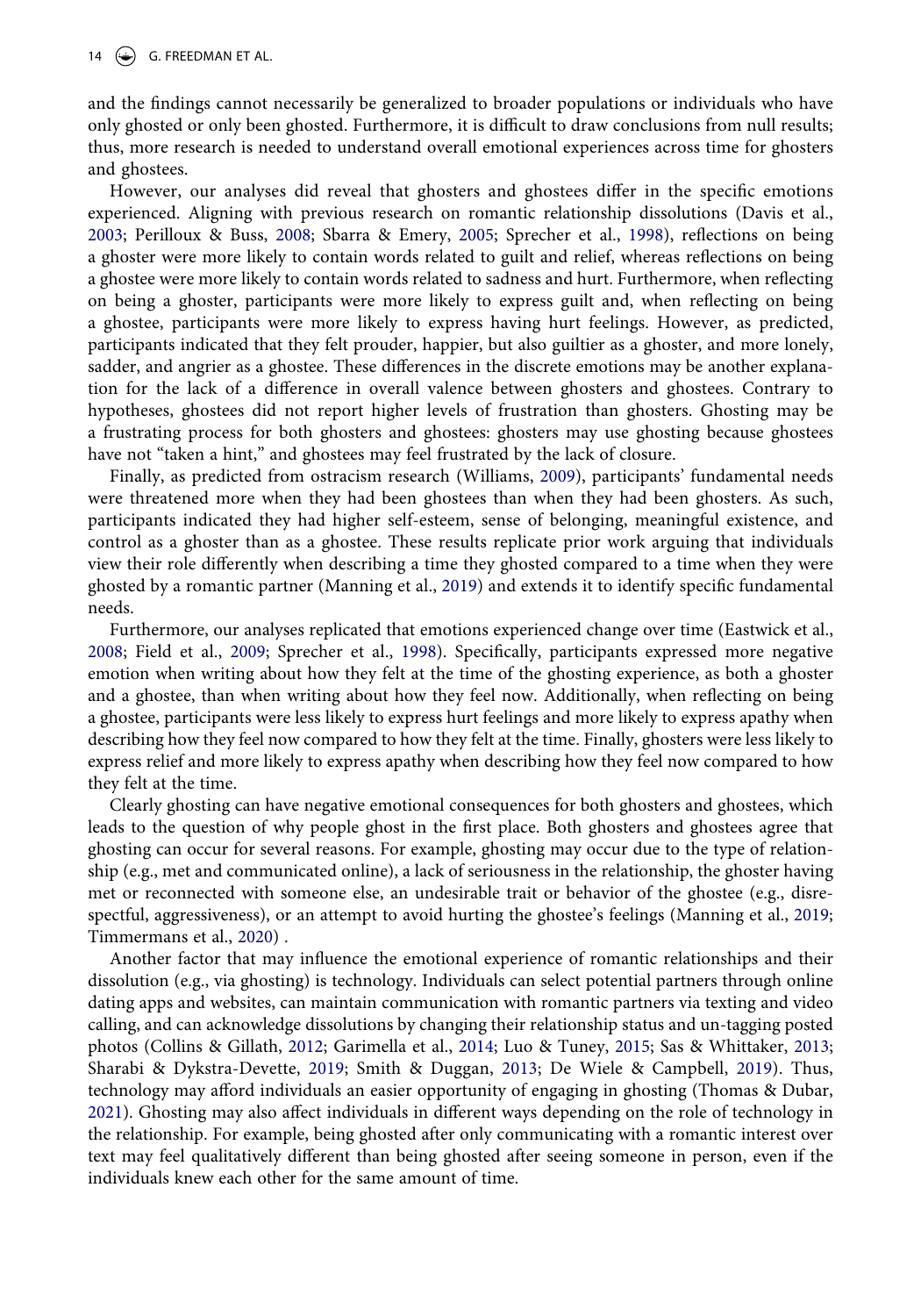#### *Limitations and future directions*

The present research provides an analysis of individuals' emotional experiences in response to being both the initiator and the recipient of ghosting. It also employed a multi-method approach in analyzing their emotional experiences. However, there are some limitations to consider. First, although the study was adequately powered to test the main hypotheses, the sample of individuals who engaged in both sides of ghosting was relatively small, and there was a great deal of variation in the time since their most recent ghosting experiences. Yet, preliminary analyses revealed that time since their most recent ghosting experiences was not associated with the main variables in this project. Second, although we purposely recruited participants who had experienced both sides of ghosting, it is possible that the experiences of individuals who have only been ghosters or ghostees may be different. This sampling decision, though, allowed us to control for individual differences that may exist between those who would choose to ghost but have not been ghosted and vice versa (Freedman et al., [2019](#page-17-0); Powell et al., [2021\)](#page-18-0). We also did not include a group of participants who had recently been socially included to directly examine the effects of ghosting or being ghosted compared to including or being included. Third, some of the internal reliabilities for the basic need subscale for both ghostee and ghoster were lower than what others have found in their research (Gerber et al., [2017](#page-17-24)). As such, we acknowledge that the results based on subscales with lower alphas should be interpreted with greater caution.

<span id="page-14-0"></span>Moreover, we cannot draw causal conclusions about how ghosting directly affects emotional experiences. It would be unethical to subject individuals to being ghosted by a romantic partner or to encourage individuals to ghost their partner. However, by drawing upon the experiences of people who have both ghosted and been ghosted, we can more clearly delineate the different types of emotional experiences that people may have in the ghosting process. As researchers continue to examine both sides of ghosting, it will be important to use longitudinal studies that can more thoroughly map the emotional experience of ghosting across time and the impact of ghosting experiences on subsequent relationships.

In the future, researchers should consider comparing the emotional experiences of ghosters, ghostees, and those who have been both. They may also consider sampling shortly after a ghosting experience and examine differences in participants' affective forecasting. In addition, it will be important to examine how ghosting compares directly to other more explicit forms of rejection. For example, being the target or source in ghosting may differ from being the target or source in explicit rejection (Koessler et al., [2019a](#page-17-5)), but how do they differ in terms of the specific emotions experienced?

Furthermore, much of the research to date on why individuals choose to ghost or believe they have been ghosted has been qualitative (e.g., Manning et al., [2019;](#page-18-1) Timmermans et al., [2020](#page-19-5)). The themes noted across those studies could be used to create a quantitative measure of reasons for ghosting or to experimentally manipulate situations in which individuals might choose to ghost and, in both, if there are differences in the emotions expressed/felt in response to the reasons for ghosting.

# **Conclusion**

The present research examines ghosting, a relationship dissolution strategy of increasing focus (Freedman et al., [2019;](#page-17-0) Koessler et al., [2019a](#page-17-5), [2019b;](#page-17-1) LeFebvre, [2017](#page-17-2); LeFebvre et al., [2019;](#page-17-3) Manning et al., [2019](#page-18-1); Powell et al., [2021](#page-18-0)). In fact, some dating websites provide users with descriptions of ghosting and prompts to avoid it (Roth, [2018\)](#page-18-3), given it is often seen as an unacceptable method of relationship dissolution (Freedman et al., [2019\)](#page-17-0). We found that, although ghosters and ghostees describe their experiences with similar levels of positive and negative affect, they differ in the specific emotions experienced. Ghosters tend to feel guilt and relief, whereas ghostees feel sadness and hurt and lower levels of fundamental needs. Furthermore, some level of emotion still remains when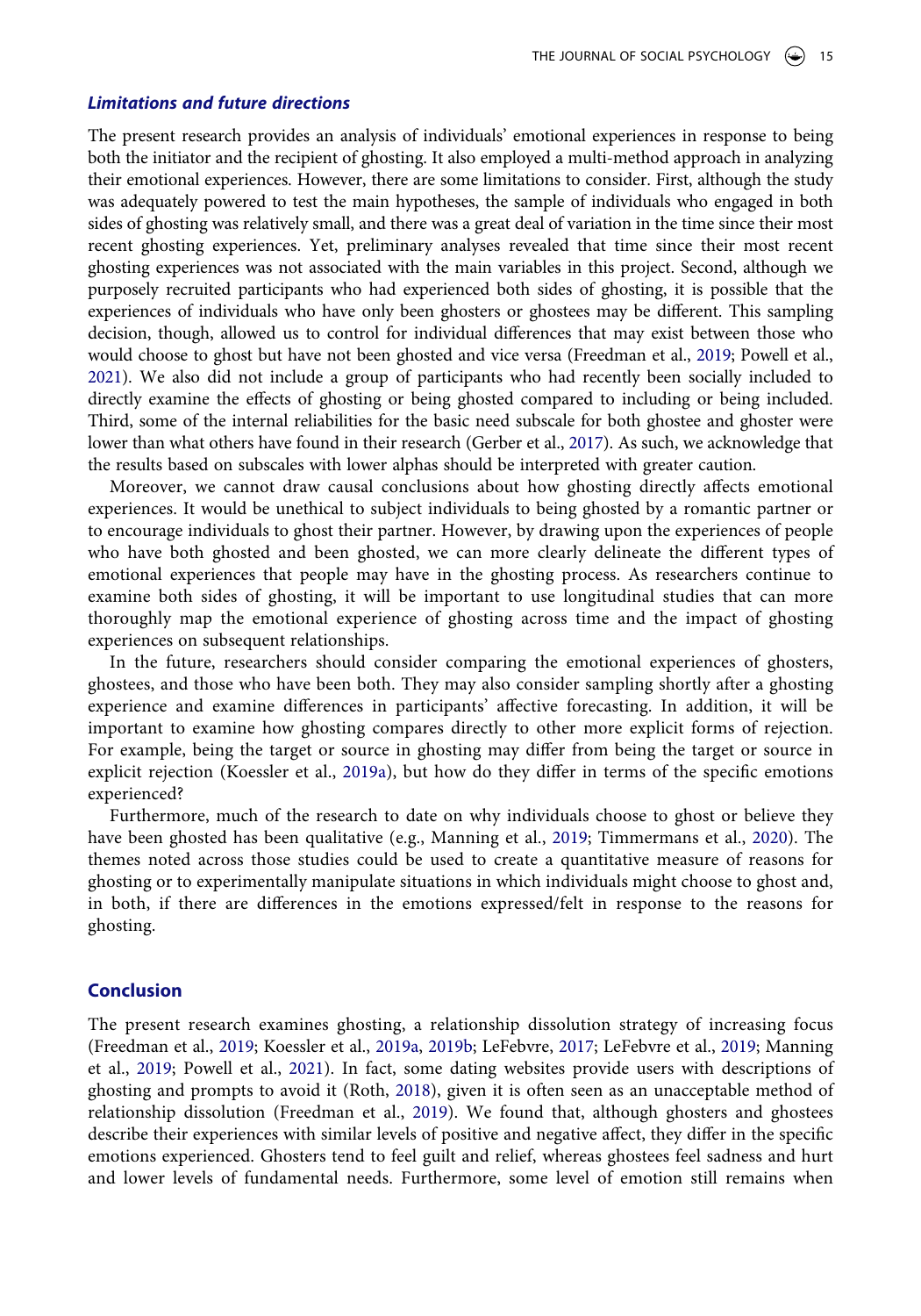16  $\leftrightarrow$  G. FREEDMAN ET AL.

reflecting on one's ghosting experiences, even some time after it has occurred. Taken together, the present research highlights the need to better understand different strategies of relationship dissolution and how they jointly and differentially affect both parties.

### **Notes**

- <span id="page-15-0"></span>1. A third LIWC hypothesis was preregistered but was inadvertently specified in the opposite direction. The hypothesis written in the preregistration stated "When reflecting on emotions during ghosting and emotions now, ghosters will report more negative emotions now than when they ghosted" when the authors meant to write, " . . . ghosters will report more negative emotions *when they ghosted than now*." Therefore, this hypothesis is being treated as an exploratory question.
- <span id="page-15-1"></span>2. Although the Bonferroni adjustment reduces the likelihood of a Type I error and is recommended for pairwise comparisons following the Cochran's Q test (Stephen & Adruce, [2018](#page-19-15)), the likelihood of a Type II error is increased. Without the Bonferroni adjustment, three additional pairwise comparisons are significant: Ghosters' accounts of how they felt were more likely to include happiness than ghostees' accounts of how they felt (McNemar's *Χ*2 = 2.41, *p* = .016, unadjusted); ghosters' accounts of how they feel now were more likely to include relief than ghostees' accounts of how they feel now (McNemar's *Χ*2 = 2.10, *p* = .038, unadjusted); and ghostees' accounts of how they feel now were more likely to include apathy than ghosters' accounts of how they feel now (McNemar's *Χ*2 = 1.99, *p* = .047, unadjusted).

# **Acknowledgments**

We gratefully acknowledge the research assistants who assisted with the data coding.

# **Ethics committee**

The Roanoke College Institutional Review Board approved the research reported in this manuscript (IRB #16122).

# **Declarations**

On behalf of all authors, the corresponding author states that there is no conflict of interest.

# **Disclosure statement**

No potential conflict of interest was reported by the author(s).

# **Funding**

The author(s) reported there is no funding associated with the work featured in this article.

### **Notes on contributors**

*Gili Freedman* is an Assistant Professor of Psychology at St. Mary's College of Maryland. Her research focuses on the two-sided nature of social exclusion as well as gender biases and belonging in STEM contexts.

*Darcey N. Powell* is an Associate Professor of Psychology at Roanoke College. Her research interests focus on transitions in close relationships.

*Benjamin Le* is a Professor of Psychology at Haverford College. His research has focused on the maintenance, persistence, and termination of romantic relationships.

*Kipling D. Williams* is a Distinguished Professor of Psychological Sciences at Purdue University. His research interests focus on the causes and consequences of ostracism.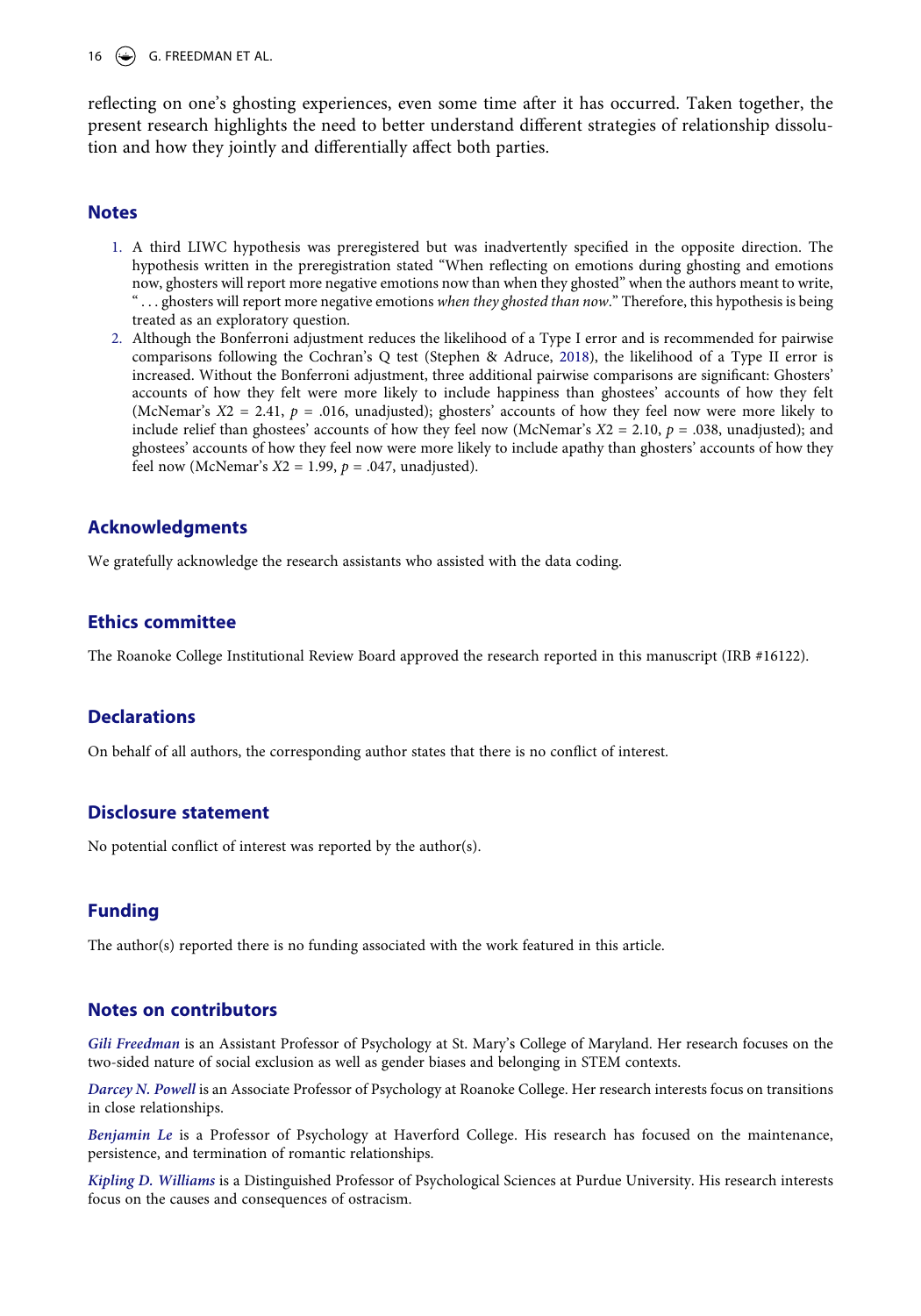# **ORCID**

```
Gili Freedman (D http://orcid.org/0000-0002-7006-9674
Darcey N. Powell b http://orcid.org/0000-0001-6076-9741
Benjamin Le D http://orcid.org/0000-0001-5522-6654
Kipling D. Williams \Box http://orcid.org/0000-0001-7159-1854
```
#### **Data availability statement**

The data described in this article are openly available in the Open Science Framework at osf.io/tscd8.

### **Open Scholarship**



This article has earned the Center for Open Science badges for Open Data, Open Materials and Preregistered. The data and materials are openly accessible at [https://osf.io/tscd8.](https://osf.io/tscd8)

# **References**

- <span id="page-16-15"></span>Adedokun, O. A., & Burgess, W. D. ([2012](#page-10-0)). Analysis of paired dichotomous data: A gentle introduction to the McNemar Test in SPSS. *Journal of MultiDisciplinary Evaluation*, *8*(17) , 125–131.
- <span id="page-16-14"></span>Baumeister, R. F., Wotman, S. R., & Stillwell, A. M. [\(1993\)](#page-7-1). Unrequited love: On heartbreak, anger, guilt, scriptlessness, and humiliation. *Journal of Personality and Social Psychology*, *64*(3), 377–394. [https://doi.org/10.1037/0022-3514.64.](https://doi.org/10.1037/0022-3514.64.3.377) [3.377](https://doi.org/10.1037/0022-3514.64.3.377)
- <span id="page-16-1"></span>Baxter, L. A. ([1982](#page-0-1)). Strategies for ending relationships: Two studies. *Western Journal of Speech Communication*, *46*(3), 223–241. <https://doi.org/10.1080/10570318209374082>
- <span id="page-16-13"></span>Bernstein, M. J., Young, S. G., Brown, C. M., Sacco, D. F., & Claypool, H. M. ([2008](#page-2-0)). Adaptive responses to social exclusion: Social rejection improves detection of real and fake smiles. *Psychological Science*, *19*(10), 981–983. [https://](https://doi.org/10.1111/j.1467-9280.2008.02187.x) [doi.org/10.1111/j.1467-9280.2008.02187.x](https://doi.org/10.1111/j.1467-9280.2008.02187.x)
- <span id="page-16-6"></span>Berscheid, E. [\(1983](#page-1-0)). Emotion. In H. H. Kelley, E. Berscheid, A. Christensen, J. H. Harvey, T. L. Huston, G. Levinger, E. McClintock, L. A. Peplau, & D. R. Peterson (Eds.), *Close relationships* (pp. 110–168). Freeman.
- <span id="page-16-8"></span>Boelen, P. A., & Reijntjes, A. [\(2009\)](#page-1-1). Negative cognitions in emotional problems following romantic relationship break-ups. *Stress and Health*, *25*(1), 11–19. <https://doi.org/10.1002/smi.1219>
- <span id="page-16-3"></span>Borgueta, M. [\(2016](#page-1-2)). *The psychology of ghosting: Why people do it and a better way to break up*. Huffington Post.
- <span id="page-16-10"></span>Buckley, K. E., Winkel, R. E., & Leary, M. R. [\(2004\)](#page-2-1). Reactions to acceptance and rejection: Effects of level and sequence of relational evaluation. *Journal of Experimental Social Psychology*, *40*(1), 14–28. [https://doi.org/10.1016/S0022-](https://doi.org/10.1016/S0022-1031(03)00064-7) [1031\(03\)00064-7](https://doi.org/10.1016/S0022-1031(03)00064-7)
- <span id="page-16-7"></span>Cameron, L. D., & Overall, N. C. [\(2018\)](#page-1-3). Suppression and expression as distinct emotion-regulation processes in daily interactions: Longitudinal and meta-analyses. *Emotion*, *18*(4), 465–480. <https://doi.org/10.1037/emo0000334>
- <span id="page-16-11"></span>Chow, R. M., Tiedens, L. Z., & Govan, C. L. [\(2008](#page-2-2)). Excluded emotions: The role of anger in antisocial responses to ostracism. *Journal of Experimental Social Psychology*, *44*(3), 896–903. <https://doi.org/10.1016/j.jesp.2007.09.004>
- <span id="page-16-12"></span>Ciarocco, N. J., Sommer, K. L., & Baumeister, R. F. [\(2001](#page-2-3)). Ostracism and ego depletion: The strains of silence. *Personality and Social Psychology Bulletin*, *27*(9), 1156–1163. <https://doi.org/10.1177/0146167201279008>
- <span id="page-16-2"></span>Collins, T. J., & Gillath, O. [\(2012](#page-0-2)). Attachment, breakup strategies, and associated outcomes: The effects of security enhancement on the selection of breakup strategies. *Journal of Research in Personality*, *46*(2), 210–222. [https://doi.](https://doi.org/10.1016/j.jrp.2012.01.008) [org/10.1016/j.jrp.2012.01.008](https://doi.org/10.1016/j.jrp.2012.01.008)
- <span id="page-16-9"></span>Davis, D., Shaver, P. R., & Vernon, M. L. [\(2003\)](#page-1-4). Physical, emotional, and behavioral reactions to breaking up: The roles of gender, age, environmental involvement, and attachment style. *Personality and Social Psychology Bulletin*, *29*(7), 871–884. <https://doi.org/10.1177/0146167203029007006>
- <span id="page-16-4"></span>De Wiele, C. V., & Campbell, J. F. ([2019](#page-1-5)). From swiping to ghosting: Conceptualizing rejection in mobile dating. In A. Hetsroni & M. Tuncez (Eds.), *It happened on Tinder: Reflections and studies on internet-infused dating* (pp. 158–175). Institute of Network Cultures. <http://www.networkcultures.org>
- <span id="page-16-5"></span>Drigotas, S. M., & Rusbult, C. E. ([1992](#page-1-6)). Should I stay or should I go? A dependence model of breakups. *Journal of Personality and Social Psychology*, *62*(1), 62–87. <https://doi.org/10.1037/0022-3514.62.1.62>
- <span id="page-16-0"></span>Eastwick, P. W., Finkel, E. J., Krishnamurti, T., & Loewenstein, G. [\(2008\)](#page-0-3). Mispredicting distress following romantic breakup: Revealing the time course of the affective forecasting error. *Journal of Experimental Social Psychology*, *44*(3), 800–807. <https://doi.org/10.1016/j.jesp.2007.07.001>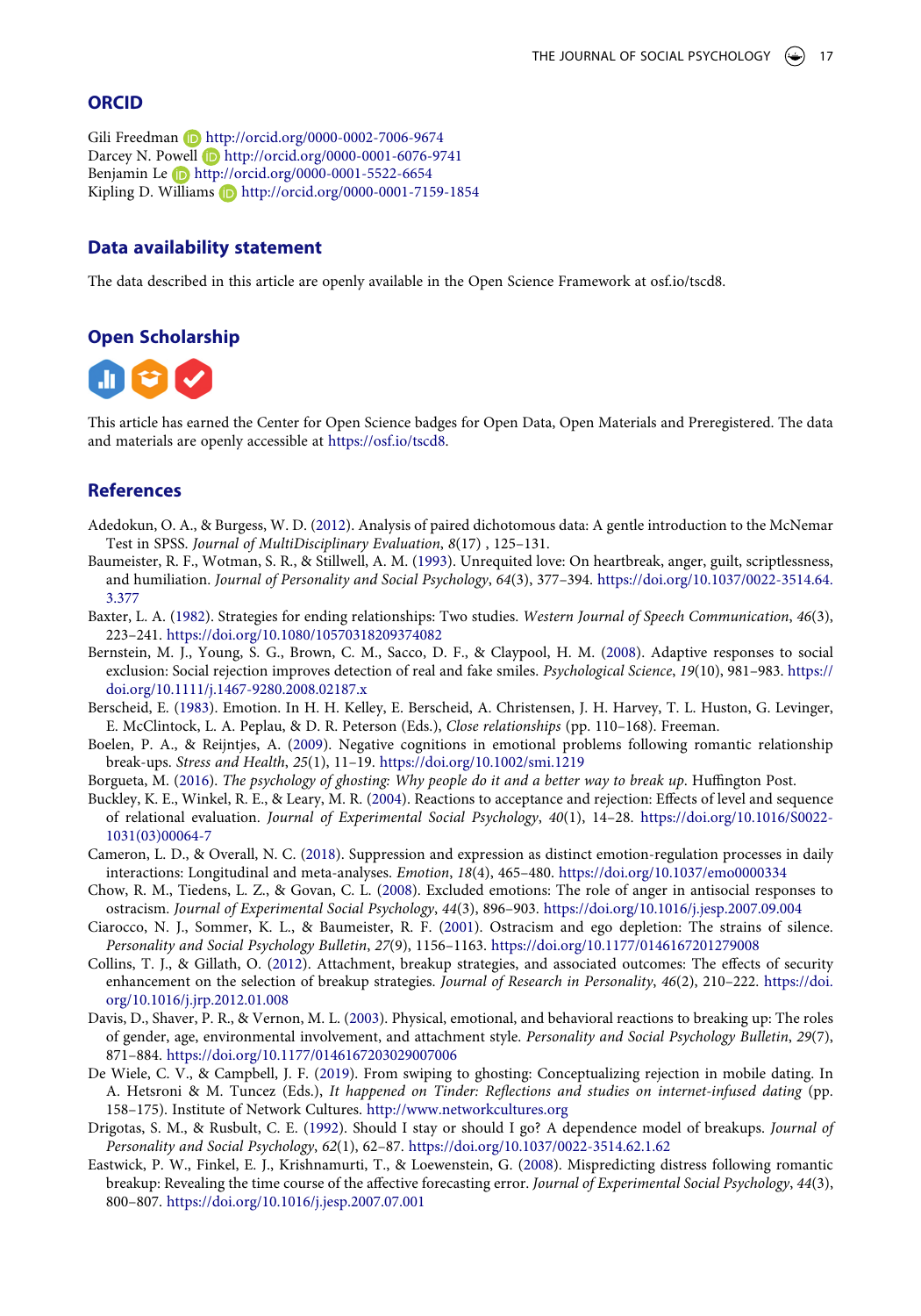18  $\left(\bigstar\right)$  G. FREEDMAN ET AL.

- <span id="page-17-8"></span>English, T., John, O. P., & Gross, J. J. [\(2013](#page-1-7)). Emotion regulation in close relationships. In J. A. Simpson & L. Campbell (Eds.), *The Oxford handbook of close relationships* (pp. 500–513). Oxford University Press.
- <span id="page-17-15"></span>Feeney, J. A. [\(2004](#page-2-4)). Hurt feelings in couple relationships: Towards integrative models of the negative effects of hurtful events. *Journal of Social and Personal Relationships*, *21*(4), 487–508. <https://doi.org/10.1177/0265407504044844>
- <span id="page-17-21"></span>Feuer, E. J., & Kessler, L. G. [\(1989](#page-10-0)). Test statistic and sample size for a two-sample McNemar Test. *Biometrics*, *45*(2), 629–636. <https://doi.org/10.2307/2531505>
- <span id="page-17-12"></span>Field, T., Diego, M., Pelaez, M., Deeds, O., & Delgado, J. ([2009\)](#page-1-1). Breakup distress in university students. *Adolescence*, *44*  (176), 705–727.
- <span id="page-17-0"></span>Freedman, G., Powell, D. N., Le, B., & Williams, K. D. [\(2019\)](#page-0-4). Ghosting and destiny: Implicit theories of relationships predict beliefs about ghosting. *Journal of Social and Personal Relationships*, *36*(3), 905–924. [https://doi.org/10.1177/](https://doi.org/10.1177/0265407517748791)  [0265407517748791](https://doi.org/10.1177/0265407517748791)
- <span id="page-17-23"></span>Garimella, V. R. K., Weber, I., & Dal Cin, S. [\(2014](#page-13-0)). From "I love you babe" to "leave me alone"-Romantic relationship breakups on Twitter. In M. D. A. L.m (Ed.), *Social Informatics* (pp. 199–215). Springer. [https://doi.org/10.1007/978-](https://doi.org/10.1007/978-3-319-13734-6_14)  [3-319-13734-6\\_14](https://doi.org/10.1007/978-3-319-13734-6_14)
- <span id="page-17-24"></span>Gerber, J. P., Chang, S.-H., & Reimel, H. ([2017](#page-14-0)). Construct validity of Williams' ostracism needs threat scale. *Personality and Individual Differences*, *115*, 50–53. doi:[10.1016/j.paid.2016.07.008](https://doi.org/10.1016/j.paid.2016.07.008)
- <span id="page-17-10"></span>Girme, Y. U., Peters, B. J., Baker, L. R., Overall, N. C., Fletcher, G. J. O., Reis, H. T., Jamieson, J. P., & Sigal, M. J. ([2021](#page-1-8)). Attachment anxiety and the curvilinear effects of expressive suppression on individuals' and partners' outcomes. *Journal of Personality and Social Psychology*, *121*(3), 524–547. <https://doi.org/10.1037/pspi0000338>
- <span id="page-17-20"></span>Godwin, A., MacNevin, G., Zadro, L., Iannuzzelli, R., Weston, S., Gonsalkorale, K., & Devine, P. [\(2014](#page-2-0)). Are all ostracism experiences equal? A comparison of the autobiographical recall, Cyberball, and O-Cam paradigms. *Behavior Research Methods*, *46*(3), 660–667. <https://doi.org/10.3758/s13428-013-0408-0>
- <span id="page-17-19"></span>Gooley, S. L., Zadro, L., Williams, L. A., Svetieva, E., & Gonsalkorale, K. ([2015\)](#page-2-5). Ostracizing for a reason: A novel source paradigm for examining the nature and consequences of motivated ostracism. *The Journal of Social Psychology*, *155*  (5), 410–431. <https://doi.org/10.1080/00224545.2015.1060933>
- <span id="page-17-22"></span>Grahe, J. E. [\(2015\)](#page-12-0). Commentary on sources of ostracism research. *The Journal of Social Psychology*, *155*(5), 403–409. <https://doi.org/10.1080/00224545.2015.1064069>
- <span id="page-17-7"></span>Halversen, A., King, J., & Silva, L. ([2021](#page-1-5)). Reciprocal self-disclosure and rejection strategies on Bumble. *Journal of Social and Personal Relationships*, 39 (5) , 1324–1343 . doi:[10.1177/02654075211055759](https://doi.org/10.1177/02654075211055759).
- <span id="page-17-18"></span>Hartgerink, C. H. J., van Beest, I., Wicherts, J. M., & Williams, K. D. [\(2015\)](#page-2-6). The ordinal effects of ostracism: A meta-analysis of 120 Cyberball studies. *PLoS ONE*, *10*(5), e0127002. <https://doi.org/10.1371/journal.pone.0127002>
- <span id="page-17-17"></span>Hawkley, L. C., Williams, K. D., & Cacioppo, J. T. [\(2011\)](#page-2-1). Responses to ostracism across adulthood. *Social Cognitive and Affective Neuroscience*, *6*(2), 234–243. <https://doi.org/10.1093/scan/nsq045>
- <span id="page-17-13"></span>Kansky, J., & Allen, J. P. [\(2018](#page-1-4)). Making sense and moving on: The potential for individual and interpersonal growth following emerging adult breakups. *Emerging Adulthood*, *6*(3), 172–190. <https://doi.org/10.1177/2167696817711766>
- <span id="page-17-14"></span>Kendler, K. S., Hettema, J. M., Butera, F., Gardner, C. O., & Prescott, C. A. ([2003](#page-2-7)). Life event dimensions of loss, humiliation, entrapment, and danger in the prediction of onsets of major depression and generalized anxiety. *Archives of General Psychiatry*, *60*(8), 789–796.<https://doi.org/10.1001/archpsyc.60.8.789>
- <span id="page-17-5"></span>Koessler, R. B., Kohut, T., & Campbell, L. ([2019a\)](#page-0-5). When your boo becomes a ghost: The association between breakup strategy and breakup role in experiences of relationship dissolution. *Collabra: Psychology*, *5*, 1-29. [https://doi.org/10.](https://doi.org/10.1525/collabra.230) [1525/collabra.230](https://doi.org/10.1525/collabra.230)
- <span id="page-17-1"></span>Koessler, R. B., Kohut, T., & Campbell, L. J. ([2019b](#page-0-6)). Integration and expansion of qualitative analyses of relationship dissolution through ghosting. <https://doi.org/10.31234/osf.io/3kvdx>
- <span id="page-17-9"></span>Le, B., & Agnew, C. R. [\(2001](#page-1-9)). Need fulfillment and emotional experience in interdependent romantic relationships. *Journal of Social and Personal Relationships*, *18*(3), 423–440. <https://doi.org/10.1177/0265407501183007>
- <span id="page-17-16"></span>Leary, M. R., Springer, C., Negel, L., Ansell, E., & Evans, K. [\(1998](#page-2-4)). The causes, phenomenology, and consequences of hurt feelings. *Journal of Personality and Social Psychology*, *74*(5), 1225–1237. doi:[10.1037/0022-3514.74.5.1225.](https://doi.org/10.1037/0022-3514.74.5.1225)
- <span id="page-17-2"></span>LeFebvre, L. E. ([2017](#page-0-7)). Ghosting as a relationship dissolution strategy in the technological age. In N. M. Punyanunt-Carter & J. S. Wrench (Eds.), *The impact of social media in modern romantic relationships*. Lexington Books, pp. 219– 236 .
- <span id="page-17-3"></span>LeFebvre, L. E., Allen, M., Rasner, R., Garstad, S., Wilms, A., & Parrish, C. ([2019\)](#page-0-6). Ghosting in emerging adults' romantic relationships: The digital dissolution disappearance strategy. *Imagination, Cognition and Personality: Consciousness in Theory, Research, and Clinical Practice*, *39*(2), 125–150. <https://doi.org/10.1177/0276236618820519>
- <span id="page-17-4"></span>LeFebvre, L. E., Rasner, R. D., & Allen, M. ([2020\)](#page-0-6). "I guess I'll never know . . . ": Non-initiators account-making after being ghosted. *Journal of Loss and Trauma*, *25*(5), 395–415. doi:[10.1080/15325024.2019.1694299.](https://doi.org/10.1080/15325024.2019.1694299)
- <span id="page-17-6"></span>LeFebvre, L. E., & Fan, X. [\(2020\)](#page-0-5). Ghosted?: Navigating strategies for reducing uncertainty and implications surrounding ambiguous loss. *Personal Relationships*, *27*(2), 433–459. <https://doi.org/10.1111/pere.12322>
- <span id="page-17-11"></span>Lemay, E. P., Overall, N. C., & Clark, M. S. [\(2012](#page-1-10)). Experiences and interpersonal consequences of hurt feelings and anger. *Journal of Personality and Social Psychology*, *103*(6), 982–1006. <https://doi.org/10.1037/a0030064>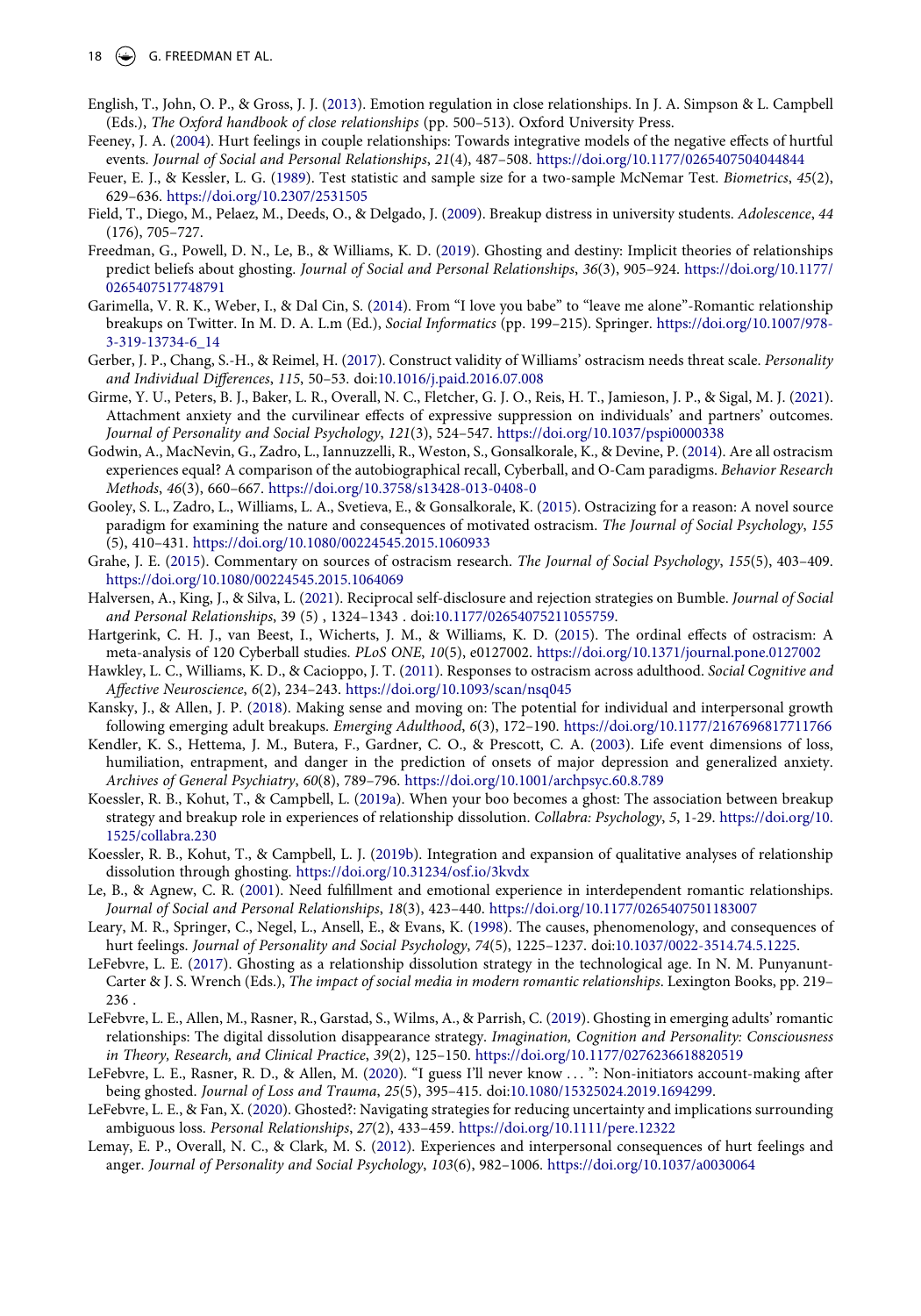- <span id="page-18-20"></span>Luo, S., & Tuney, S. [\(2015\)](#page-13-0). Can texting be used to improve romantic relationships?—The effects of sending positive text messages on relationship satisfaction. *Computers in Human Behavior*, *49*, 670–678. [https://doi.org/10.1016/j.chb.](https://doi.org/10.1016/j.chb.2014.11.035) [2014.11.035](https://doi.org/10.1016/j.chb.2014.11.035)
- <span id="page-18-1"></span>Manning, J., Denker, K. J., & Johnson, R. [\(2019](#page-0-6)). Justifications for 'ghosting out' of developing or ongoing romantic relationships: Anxieties regarding digitally-mediated romantic interaction. In A. Hetsroni & M. Tuncez (Eds.), *It happened on Tinder: Reflections and studies on internet-infused dating* (pp. 114–132). Institute of Network Cultures.
- <span id="page-18-9"></span>Mirsu-Paun, A., & Oliver, J. A. ([2017](#page-2-7)). How much does love really hurt? A meta-analysis of the association between romantic relationship quality, breakups and mental health outcomes in adolescents and young adults. *Journal of Relationships Research*, 8, E5. <https://doi.org/10.1017/jrr.2017.6>
- <span id="page-18-2"></span>Navarro, R., Larrañaga, E., Yubero, S., & Víllora, B. ([2020](#page-0-8)). Psychological correlates of ghosting and breadcrumbing experiences: A preliminary study among adults. *International Journal of Environmental Research and Public Health*, *17*(3), 1116. <https://doi.org/10.3390/ijerph17031116>
- <span id="page-18-13"></span>Nezlek, J. B., Wesselmann, E. D., Wheeler, L., & Williams, K. D. ([2012\)](#page-2-5). Ostracism in everyday life. *Group Dynamics: Theory, Research, and Practice*, *16*(2), 91–104. <https://doi.org/10.1037/a0028029>
- <span id="page-18-14"></span>Nezlek, J. B., Wesselmann, E. D., Wheeler, L., & Williams, K. D. ([2015](#page-2-5)). Ostracism in everyday life: The effects of ostracism on those who ostracize. *The Journal of Social Psychology*, *155*(5), 432–451. [https://doi.org/10.1080/](https://doi.org/10.1080/00224545.2015.1062351) [00224545.2015.1062351](https://doi.org/10.1080/00224545.2015.1062351)
- <span id="page-18-5"></span>Pancani, L., Mazzoni, D., Aureli, N., & Riva, P. ([2021](#page-1-11)). Ghosting and orbiting: An analysis of victims' experiences. *Journal of Social and Personal Relationships*, 38(7) , 1987–2007. <https://doi.org/10.1177/02654075211000417>
- <span id="page-18-16"></span>Pennebaker, J. W., Boyd, R. L., Jordan, K., & Blackburn, K. ([2015](#page-3-0)). *The development and psychometric properties of LIWC2015*. University of Texas at Austin.
- <span id="page-18-8"></span>Perilloux, C., & Buss, D. M. [\(2008](#page-1-4)). Evolutionary psychology breaking up romantic relationships: Costs experienced and coping strategies deployed. *Evolutionary Psychology*, *6*(1), 164–181.<https://doi.org/10.1177/147470490800600119>
- <span id="page-18-17"></span>Poon, K.-T., & Chen, Z. [\(2015\)](#page-8-0). How does the source of rejection perceive innocent victims? *The Journal of Social Psychology*, *155*(5), 515–526. <https://doi.org/10.1080/00224545.2015.1061972>
- <span id="page-18-19"></span>Poulsen, J. R., & Kashy, D. A. [\(2012](#page-12-1)). Two sides of the ostracism coin: How sources and targets of social exclusion perceive themselves and one another. *Group Processes and Intergroup Relations*, *15*(4), 457–470. [https://doi.org/10.](https://doi.org/10.1177/1368430211430517) [1177/1368430211430517](https://doi.org/10.1177/1368430211430517)
- <span id="page-18-0"></span>Powell, D. N., Freedman, G., Williams, K. D., Le, B., & Green, H. [\(2021](#page-0-4)). A multi-study examination of attachment and implicit theories of relationships in ghosting experiences. *Journal of Social and Personal Relationships*, *38*(7), 2225– 2248. doi:[10.1177/02654075211009308](https://doi.org/10.1177/02654075211009308).
- <span id="page-18-18"></span>Richard, F. D., Bond, C. F., & Stokes-Zoota, J. J. [\(2003](#page-8-1)). One hundred years of social psychology quantitatively described. *Review of General Psychology*, *7*(4), 331–363. <https://doi.org/10.1037/1089-2680.7.4.331>
- <span id="page-18-15"></span>Riva, P., Wirth, J. H., & Williams, K. D. ([2011](#page-3-1)). The consequences of pain: The social and physical pain overlap on psychological responses. *European Journal of Social Psychology*, 41, 681–687. doi:[10.1002/ejsp.837.](https://doi.org/10.1002/ejsp.837)
- <span id="page-18-3"></span>Roth, J. ([2018](#page-1-2)). *A guide to ghosting: What it looks like and how to avoid doing it*. Bumble. https://bumble.com/the-buzz [/what-is-ghosting-and-how-not-to-do-it-dating](https://bumble.com/the-buzz/what-is-ghosting-and-how-not-to-do-it-dating)
- <span id="page-18-4"></span>Safronova, V. ([2015](#page-1-12)). Exes explain ghosting, the ultimate silent treatment. *The New York Times*.
- <span id="page-18-21"></span>Sas, C., & Whittaker, S. [\(2013](#page-13-0)). Design for forgetting: Disposing of digital possessions after a breakup. *Proceedings of the SIGCHI conference on human factors in computing systems (CHI '13)*, 1823–1832. [https://doi.org/10.1145/2470654.](https://doi.org/10.1145/2470654.2466241)  [2466241](https://doi.org/10.1145/2470654.2466241)
- <span id="page-18-7"></span>Sbarra, D. A., & Emery, R. E. ([2005](#page-1-13)). The emotional sequelae of nonmarital relationship dissolution: Analysis of change and intraindividual variability over time. *Personal Relationships*, *12*(2), 231–232. [https://doi.org/10.1177/](https://doi.org/10.1177/0146167203029007006) [0146167203029007006](https://doi.org/10.1177/0146167203029007006)
- <span id="page-18-6"></span>Sbarra, D. A. [\(2006\)](#page-1-14). Predicting the onset of emotional recovery following nonmarital relationship dissolution: Survival analyses of sadness and anger. *Personality and Social Psychology Bulletin*, *32*(3), 298–312. [https://doi.org/10.1177/](https://doi.org/10.1177/0146167205280913)  [0146167205280913](https://doi.org/10.1177/0146167205280913)
- <span id="page-18-22"></span>Sharabi, L. L., & Dykstra-Devette, T. A. ([2019](#page-13-1)). From first email to first date: Strategies for initiating relationships in online dating. *Journal of Social and Personal Relationships*, *36*(11–12), 3389–3407. [https://doi.org/10.1177/](https://doi.org/10.1177/0265407518822780) [0265407518822780](https://doi.org/10.1177/0265407518822780)
- <span id="page-18-10"></span>Slavich, G. M., O'Donovan, A., Epel, E. S., & Kemeny, M. E. [\(2010](#page-2-7)). Black sheep get the blues: A psychobiological model of social rejection and depression. *Neuroscience and Biobehavioral Reviews*, *35*(1), 39–45. [https://doi.org/10.1016/j.](https://doi.org/10.1016/j.neubiorev.2010.01.003) [neubiorev.2010.01.003](https://doi.org/10.1016/j.neubiorev.2010.01.003)
- <span id="page-18-11"></span>Smart Richman, L., & Leary, M. R. [\(2009](#page-2-2)). Reactions to discrimination, stigmatization, ostracism, and other forms of interpersonal rejection: A multimotive model. *Psychological Review*, *116*(2), 365–383. [https://doi.org/10.1037/](https://doi.org/10.1037/a0015250) [a0015250](https://doi.org/10.1037/a0015250)
- <span id="page-18-23"></span>Smith, A., & Duggan, M. [\(2013\)](#page-13-1). Washington, D.C.: Pew Research Center. [https://www.pewresearch.org/internet/](https://www.pewresearch.org/internet/Reports/2013/Online-Dating.aspx)  [Reports/2013/Online-Dating.aspx](https://www.pewresearch.org/internet/Reports/2013/Online-Dating.aspx) .
- <span id="page-18-12"></span>Sommer, K. L., Williams, K. D., Ciarocco, N. J., & Baumeister, R. F. ([2001\)](#page-2-8). When silence speaks louder than words: Explorations into the intrapsychic and interpersonal consequences of social ostracism. *Basic and Applied Social Psychology*, *23*(4), 225–243. [https://doi.org/10.1207/S15324834BASP2304\\_1](https://doi.org/10.1207/S15324834BASP2304_1)